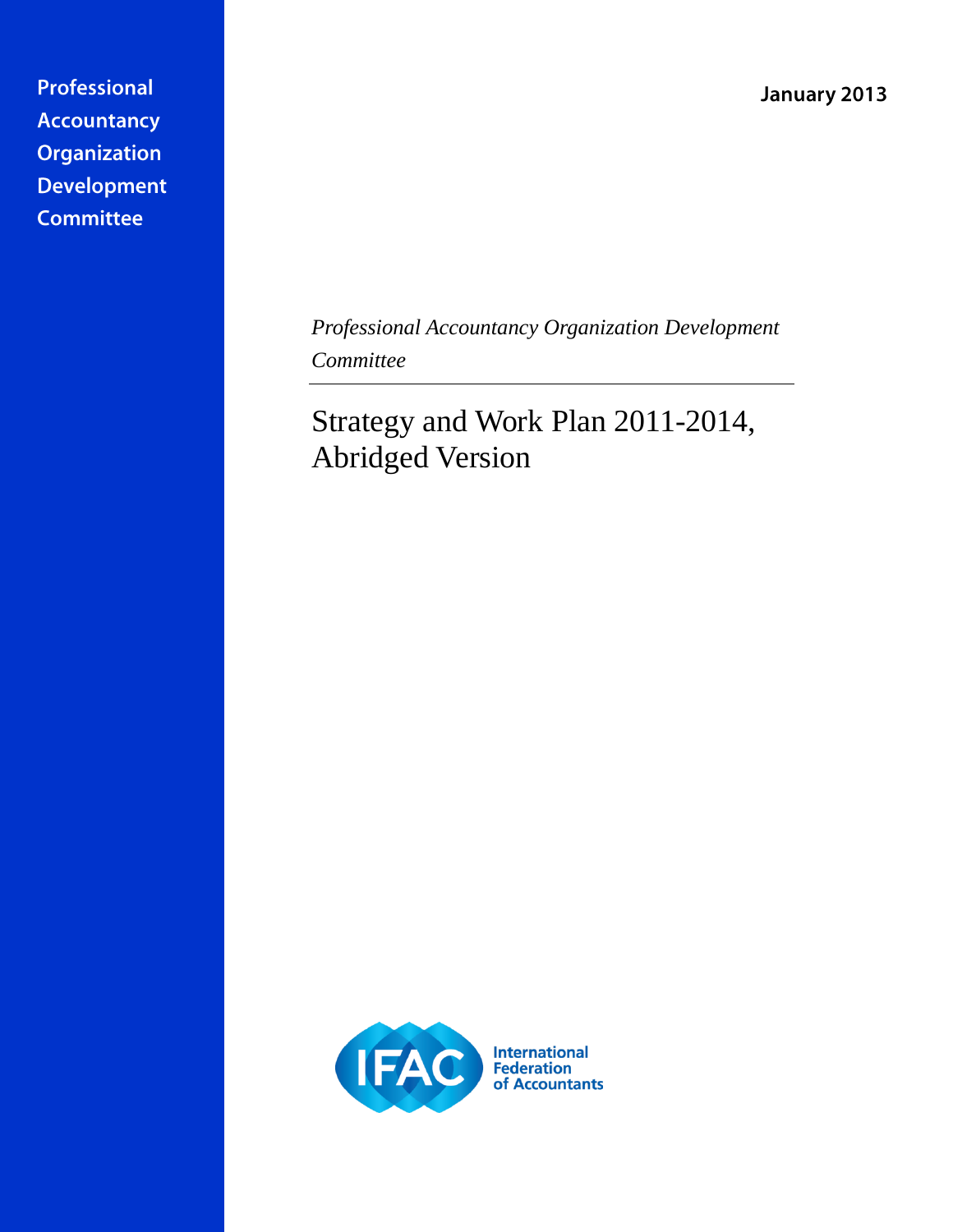# **REQUEST FOR COMMENTS**

The International Federation of Accountants (IFAC) *Professional Accountancy Organization Development Committee Strategy and Work Plan 2011-2014* (the Plan) was prepared and approved by IFAC's Professional Accountancy Organization Development Committee.

IFAC welcomes ongoing comments on all matters related to the Plan. Anyone offering comments should refer to specific sections of the Plan, include the reasons for the comments and, where appropriate, make explicit suggestions for proposed changes.

Comments should be addressed to:

Ms. Gabriella Kusz Technical Manager, Professional Accountancy Organization Development Committee International Federation of Accountants 529 Fifth Avenue, 6th Floor New York, New York 10017 USA [gabriellakusz@IFAC.org](mailto:gabriellakusz@IFAC.org)

Copyright © August 2011 by the International Federation of Accountants (IFAC). All rights reserved. Permission is granted to make copies of this work to achieve maximum exposure and feedback provided that each copy bears the following credit line: *"Copyright © August 2011 by the International Federation of Accountants (IFAC). All rights reserved. Used with permission of IFAC. Permission is granted to make copies of this work to achieve maximum exposure and feedback."*

*This document was updated with minor changes in January 2013.*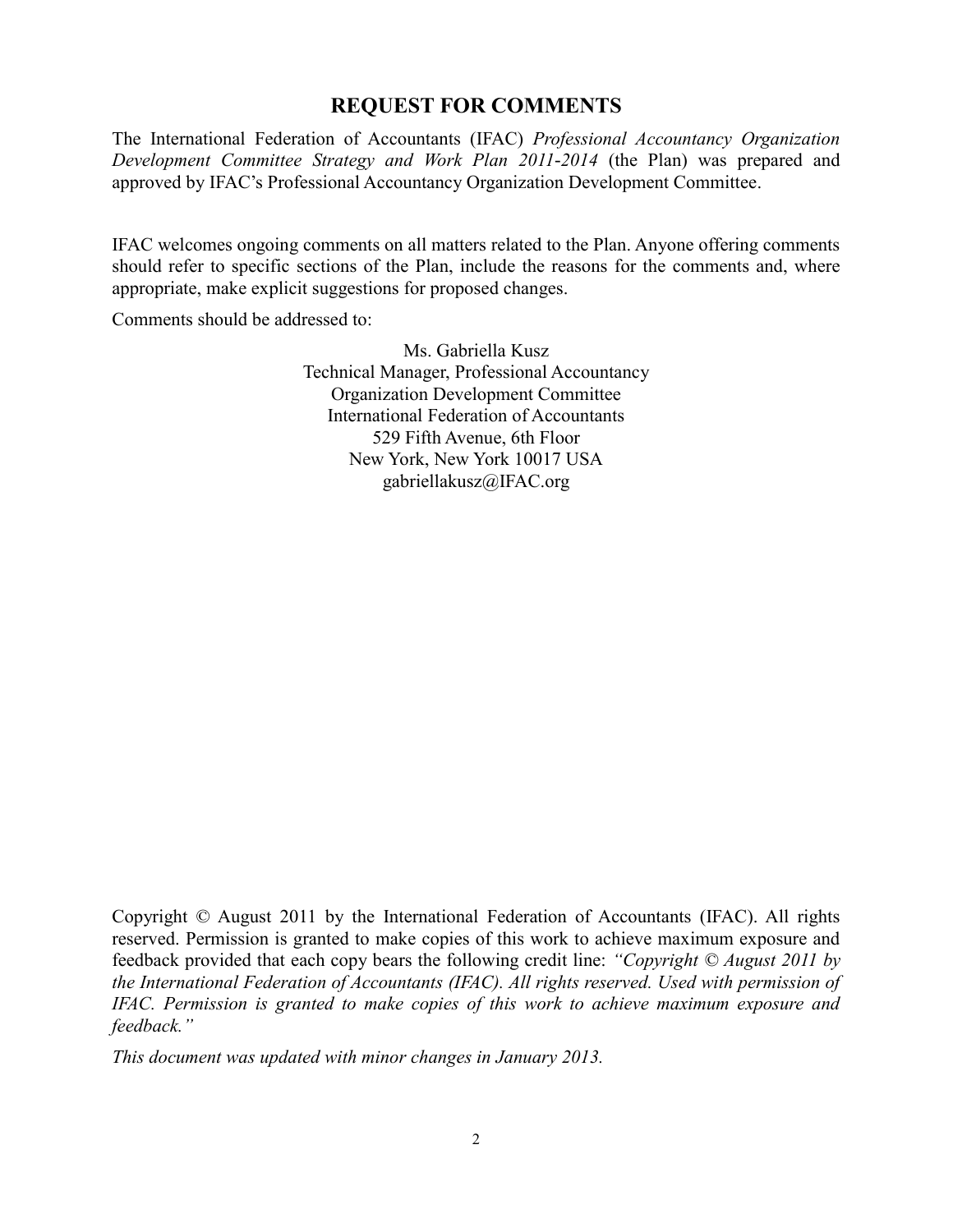## **CONTENTS**

|                                                                         | Page                |
|-------------------------------------------------------------------------|---------------------|
|                                                                         | $\overline{4}$<br>5 |
|                                                                         | 5                   |
|                                                                         | 7                   |
|                                                                         | 7                   |
| Table 2: PAO Development Committee Mission Alignment with IFAC Strategy | 8<br>9              |
| Table 3: PAO Development Committee Goals and Objectives Alignment with  | 9                   |
|                                                                         | 11                  |
|                                                                         | 11                  |
|                                                                         | 122                 |
|                                                                         | 12                  |
| Table 4: PAO Development Committee StrategicInitiatives and Programs    | 14                  |
|                                                                         | 14                  |
|                                                                         | 15                  |
|                                                                         | 156                 |
|                                                                         | 158                 |
|                                                                         | 20                  |
|                                                                         | 23                  |
|                                                                         | 29                  |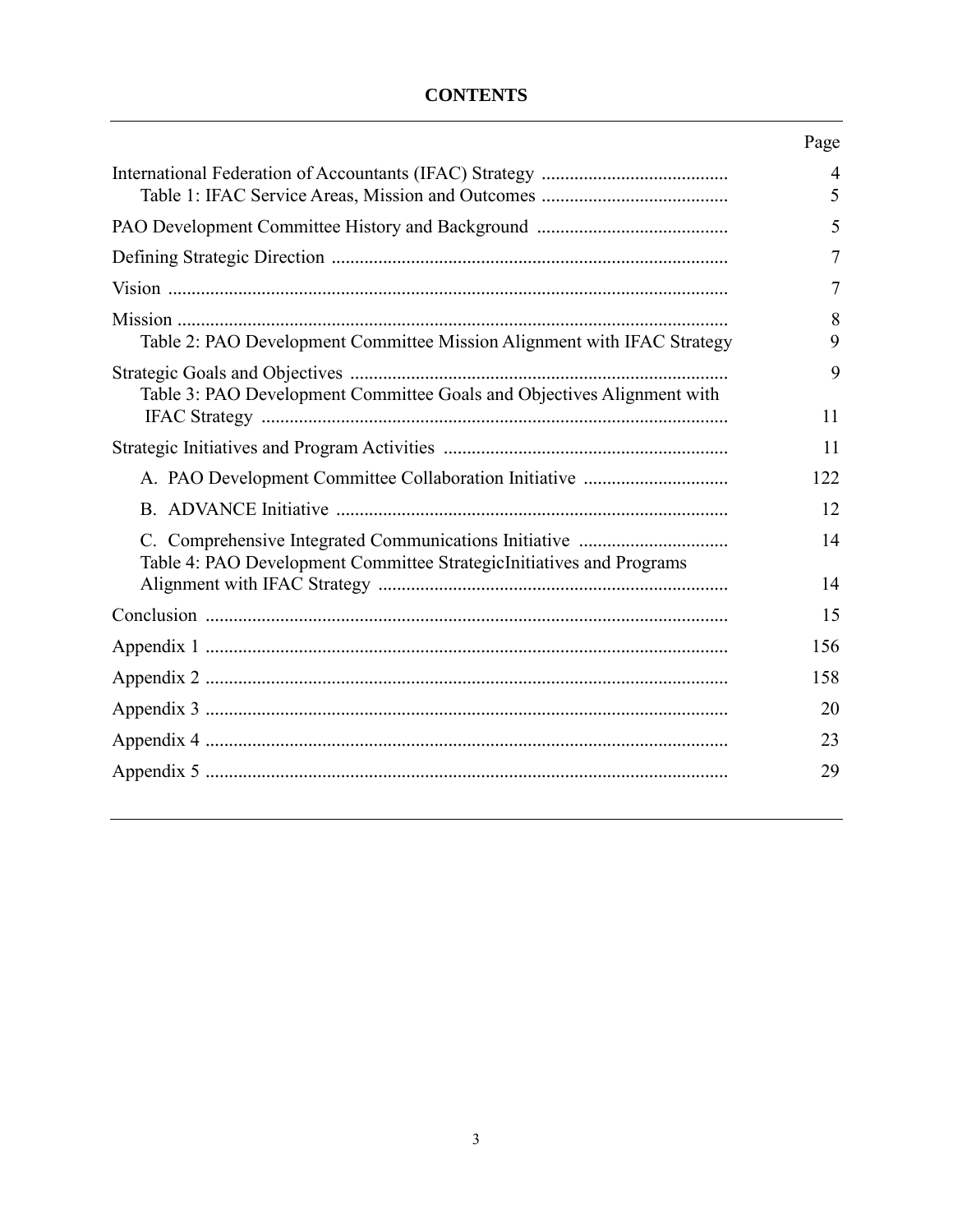# **Introduction**

This strategy and work plan sets out the vision, strategic direction and corresponding work plan of the International Federation of Accountants' (IFAC) Professional Accountancy Organization Development Committee for the period 2011-2014. This vision exists within the context of the current and anticipated environment in addition to the perceived needs of Professional Accountancy Organizations (PAOs) in emerging and developing countries and their country contexts. It sets the direction and priorities of IFAC's services relevant to these constituencies which are delivered by the PAO Development Committee.

This strategy is incorporated into the overall *IFAC Strategic Plan for 2011-2014* and the work plan is reflected in the overall *IFAC Operational Plan for 2011* and the corresponding budget.

# <span id="page-3-0"></span>**International Federation of Accountants (IFAC) Strategy**

As stated in the IFAC *Strategic Plan for 2011-2014,* IFAC is the global organization for the accountancy profession. IFAC was founded in 1977, and is comprised of over 164 accountancy organizations in approximately 124 countries and jurisdictions. These accountancy organizations represent more than 2.5 million accountants in commerce and industry, education, the not-forprofit sector, public practice, and the public sector.

*IFAC's vision* is that the global accountancy profession be recognized as a valued leader in the development of sustainable organizations and financial markets and of strong international economies.

*IFAC's mission* is to serve the public interest by:

- Contributing to the development, adoption and implementation of high-quality international standards and guidance;
- Contributing to the development of strong professional accountancy organizations and accounting firms;
- Promoting high-quality practices by professional accountants worldwide; and
- Speaking out on public interest issues where the accountancy profession's expertise is most relevant.

*IFAC's values* include integrity, expertise and transparency. These values are the guiding principles that IFAC seeks to exemplify as an organization through its Council, Board, boards and committees, volunteers, and staff.

The IFAC *Strategic Plan for 2011-2014* explains that IFAC seeks to achieve its mission by influencing various economic and social *outcomes*. An important aspect of IFAC's strategic planning process is the selection of services and allocation of resources which have the greatest influence on the outcomes in the context of the current environment. IFAC's services fall into four *service areas*. Table 1 below shows these four areas and illustrates how they are linked, in addition to highlighting IFAC's mission and direct influence.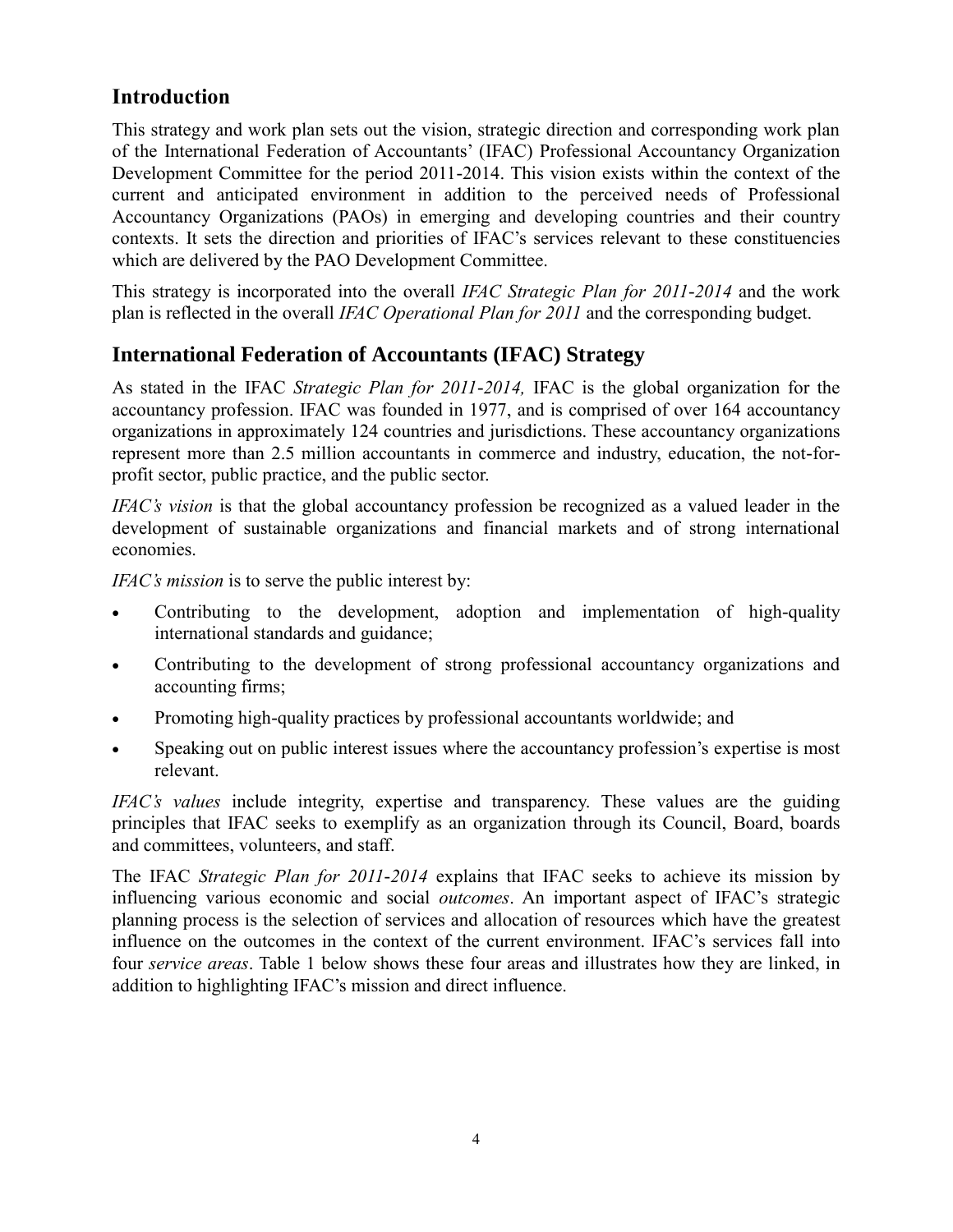

#### <span id="page-4-0"></span>**Table 1: IFAC Service Areas, Mission and Outcomes**

The PAO Development Committee's *Strategy and Work Plan for 2011-2014* is designed to complement the IFAC *Strategic Plan for 2011-2014*. The activities of the PAO Development Committee relate to most if not all of the service areas, mission, and outcomes but some are more directly relevant than others (these are in italic font in Table 1 above).

# <span id="page-4-1"></span>**PAO Development Committee History and Background**

In 2004, in response to the desire to see greater representation and feedback from emerging and developing nation Professional Accountancy Organizations (PAOs) in the operations of IFAC, the Developing Nations Permanent Task Force was created. The importance of the Permanent Task Force in developing the profession was acknowledged in 2006 through the creation of the Developing Nations Committee (DNC). This committee was established to support the development of the accountancy profession in all regions of the world and represent the interests of the developing profession, provide guidance and other resources to meet their needs, and seek development assistance from the donor community for the strengthening of the accountancy profession in developing nations. To accomplish these objectives, the DNC maintained five areas of activity: (1) development of tools and guidance; (2) advocacy and awareness building with the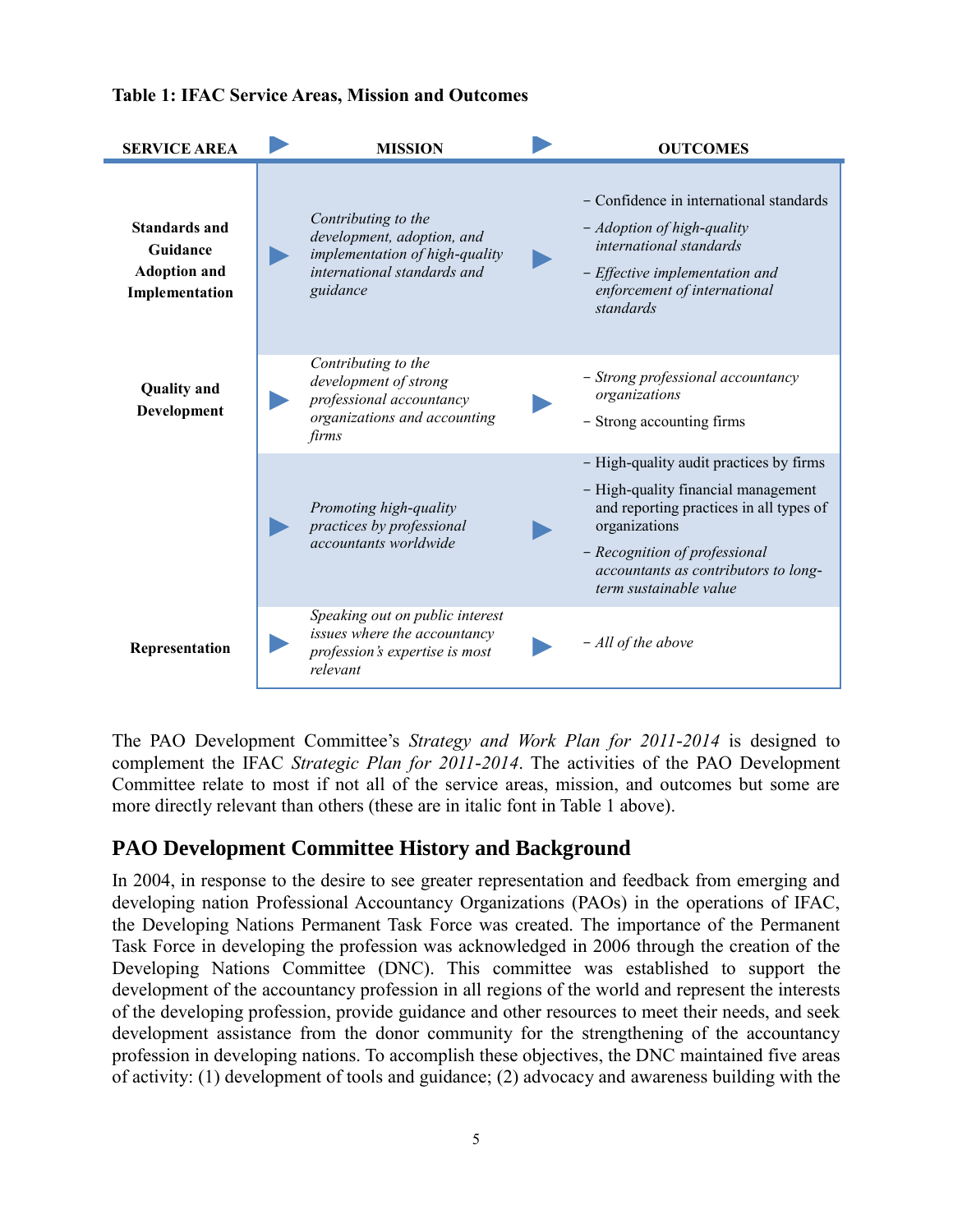donor community; (3) outreach activities to professional accountancy organizations (PAOs); (4) regional events; and (5) input into standard setting.

Today, roughly 60% of IFAC members and associates operate in developing nations.<sup>1</sup> While both advanced and developing country PAOs face a challenge in continuously improving the accountancy profession, this challenge is more severe for developing nation PAOs, where capacity and resource constraints exacerbate the situation. Although this large sub-group of IFAC PAOs has diligently worked to improve their enabling environments, many developing country PAOs still struggle to establish effective financial legislative frameworks; to design strong education and certification schemes; and to develop competent and capable accountancy professionals able to meet the needs of government and the marketplace. The macro-level impacts are poor quality financial reporting, lack of transparency and confidence in the financial markets, and low overall foreign direct investment and economic growth.

In 2010, in an effort to better address these macro-level impacts and other serious challenges facing the development of the accountancy profession, the IFAC DNC underwent a review of the effectiveness of its operations and five areas of activity. Through online survey, stakeholder interviews, input from IFAC Chief Executive and Board Meetings, as well as a number of other considerations, the review identified thirteen DNC Review Report Recommendations to improve the overall effectiveness of DNC objectives and activities<sup>2</sup>.

The most profound of these was *DNC Review Report Recommendation #1* which recommended a refocusing of DNC efforts on the most effective, efficient and sustainable source for advancing the accountancy profession: the PAOs themselves. In an effort to highlight this refocus, on 1 January 2011, in accordance with *DNC Review Report Recommendation #2* and as approved by the IFAC Board in June 2010, the name of the DNC was changed to the Professional Accountancy Organization Development Committee (PAO Development Committee). In addition, in accordance with *DNC Review Report Recommendations #3, #4, and #6,* the Terms of Reference of the PAO Development Committee were changed to support this refocus with the strategic purpose of the committee being to "*promote and facilitate the establishment and strengthening of professional accountancy organizations in support of the public interest."<sup>3</sup>*

In order to ensure that review recommendations do not merely impact committee name and appearance, but permeate all aspects of committee activities, *DNC Review Report Recommendation #7* requires that the PAO Development Committee create a *Strategy and Work Plan 2011-2014* to incorporate the key findings of the review process. The following pages not only detail the refocused strategy and various manners for implementing DNC Review Report Recommendations<sup>4</sup>, but provide illustrations of the alignment of PAO Development Committee strategy with overall IFAC strategy. Through this refocused strategy and detailed work plan, the PAO Development Committee can better support the overall achievement of IFAC goals and

 $\overline{a}$ 1 For operational and analytical purposes, the World Bank's main criterion for classifying economies is gross national income (GNI) per capita. Based on its GNI per capita, World Bank Economies are divided according to 2008 GNI per capita, calculated using the World Bank [Atlas method.](http://web.worldbank.org/WBSITE/EXTERNAL/DATASTATISTICS/0,,contentMDK:20173256~menuPK:64133156~pagePK:64133150~piPK:64133175~theSitePK:239419~isCURL:Y,00.html) The groups are: [low income,](http://web.worldbank.org/servlets/ECR?contentMDK=20421402&sitePK=239419#Low_income) \$975 or less; lower [middle income,](http://web.worldbank.org/servlets/ECR?contentMDK=20421402&sitePK=239419#Lower_middle_income) \$976 - \$3,855; [upper middle income,](http://web.worldbank.org/servlets/ECR?contentMDK=20421402&sitePK=239419#Upper_middle_income) \$3,856 - \$11,905; and [high income,](http://web.worldbank.org/servlets/ECR?contentMDK=20421402&sitePK=239419#High_income) \$11,906 or more. For the purposes of calculating the percentage of PAOs operating in developing nations, PAOs in World Bank Economies with GNI in the range of low, lower middle and upper middle income were classified as 'developing' and divided by the total number of PAOs  $(96/159) =$  or 60%.

<sup>2</sup> See Appendix 1 for a complete List of the 13 DNC Review Recommendations.

<sup>3</sup> See Appendix 2 for the final version of the IFAC PAODC Revised Terms of Reference.

<sup>4</sup> See Appendix 3 for DNC Review Strategic Incorporation Chart which details how the 13 DNC Review Report Recommendations are incorporated into the PAODC Strategy for 2011-2014.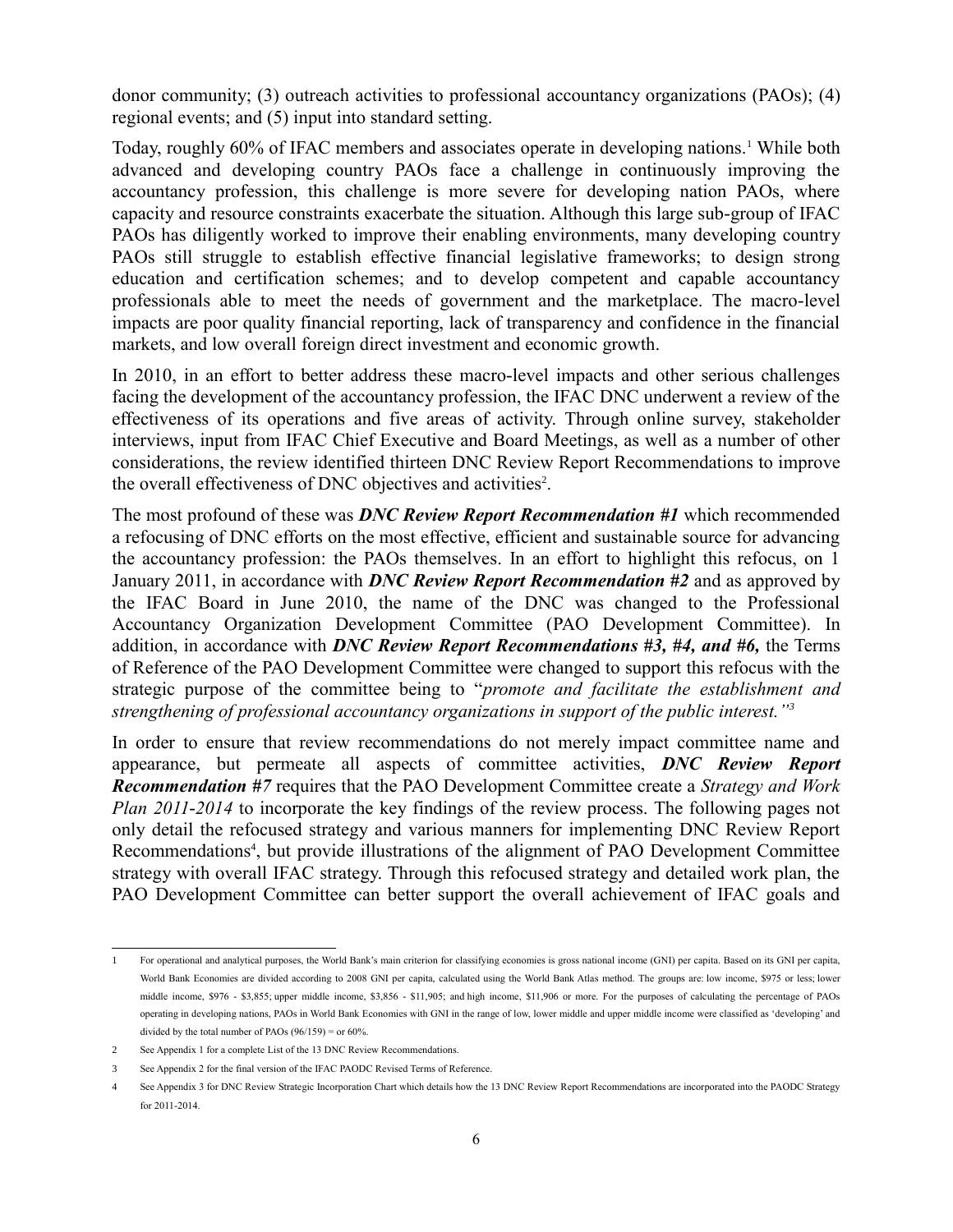objectives and address the complex and interrelated challenges of advancing the accountancy profession and its related PAOs.

# <span id="page-6-0"></span>**Defining Strategic Direction**

In developing a strong, coherent strategic plan, the Committee has identified the following vision, mission and strategic goals and objectives. These four elements will guide the direction, development and decisions made by the PAO Development Committee and will help to ensure that the Committee continues on the proper path for growth and development. The PAO Development Committee vision, mission and strategic goals and objectives have been developed through a review and study of the following:

- DNC Review Report
- Revised DNC Terms of Reference (Approved by the IFAC Board June 2010)
- DNC Strategy Session (Led by Guided Futures Sept. 2010)
- DNC Committee Meeting Strategy Sessions (Led by the corporate strategic consulting firm *Guided Futures*, Oct. 2010)
- Supporting Materials from the DNC Review Report including survey feedback, notes from the Chief Executives and IFAC Board Meetings, and stakeholder interview notes.
- DNC "Nurturing the Development and Growth of Accountancy" Paper and related brochure
- Presentations and feedback from OECD-DAC Donor Community events, UNCTAD Capacity Building Framework Events, CReCER Regional Conferences and other relevant DNC events
- <span id="page-6-1"></span>IFAC Regional Organizations Meeting (Nov. 2010)

## **Vision**

In reflecting on the information and feedback garnered through the aforementioned resources, the PAO Development Committee believes that the following vision statement provides a succinct summary of the overarching principles which guide its activities. This vision will work to provide the inspiration for both daily operations and strategic decision making.

*"To develop and strengthen Professional Accountancy Organizations (PAOs) in order more fully to contribute to effective financial management, high quality financial reporting, financial stability, overall economic growth and social progress."*

The above vision statement most comprehensively addresses the over-arching goal of the PAO Development Committee which is to link PAO development to greater development objectives such as stability, economic growth and social progress. PAO development should not be seen as an end in itself, but rather, as a means for generating individual country and regional development. Adopting a vision statement which clearly and succinctly illustrates this relationship will help to steer PAO Development Committee activities toward areas which add economic and social value to individual countries and regions and provide the greatest benefits to recipients.

In addition, this vision statement very clearly addresses the first of the DNC Review Recommendations—that IFAC should place more emphasis on its activities which directly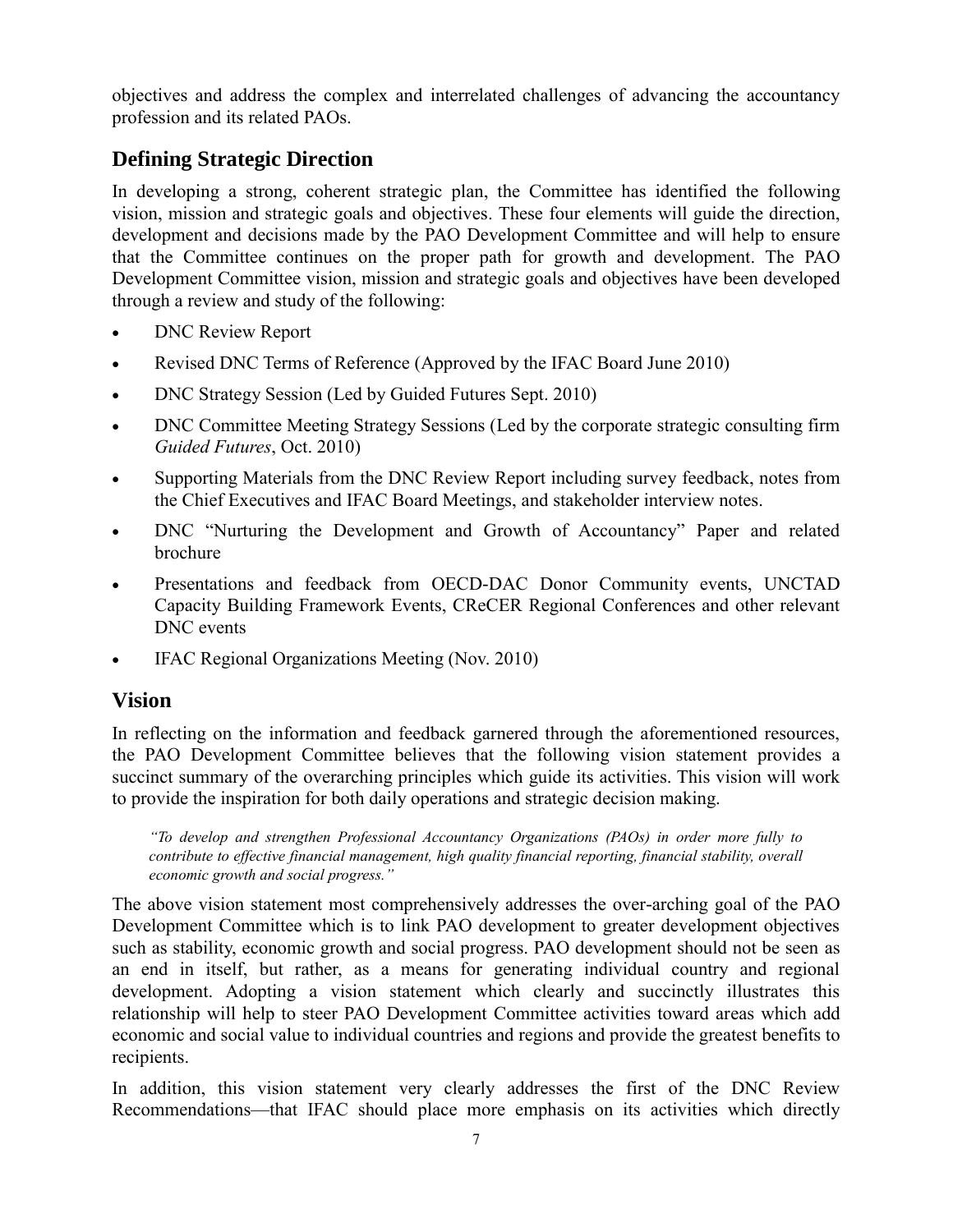support the 'development of professional accountancy organizations'. It also links the PAO Development Committee vision to the IFAC strategy as it promotes the strategic service area of *Quality and Development* and the IFAC strategic mission of *contributing to the development of strong professional accountancy organizations and accounting firms.* Through adoption of this vision, the PAO Development Committee has strongly anchored itself to IFAC's overall strategic direction.

# <span id="page-7-0"></span>**Mission**

The following PAO Development Committee mission statement offers a brief description of the committee's fundamental rationale for existence.

*"The committee works to support the development and strengthening of Professional Accountancy Organizations (PAOs) around the world so that they may act as 'Centers of Excellence' for their individual countries and regions. The end goal is to enable PAOs to be capable of:*

- *Producing competent and capable professionals which adhere to high technical and ethical standards in protection of the public interest;*
- *Furthering the adoption and implementation of international standards of accountancy and IFAC Statements of Membership Obligations (SMOs);*
- *Acting as a voice and representative for the accountancy profession; and*
- *Assisting government, regulators and other stakeholders at the individual country and regional level with sound public policy guidance and advice on accountancy related topics."*

This mission statement not only addresses the importance of PAOs to enhance individual country and economic growth but also the key strategic areas noted through the DNC Committee Meeting strategic planning session held on 8-9 October 2010 in Panama City, Panama as well as much of the feedback from the individual stakeholder interviews and online survey responses gathered through the DNC Review process.

Through this mission statement, the PAO Development Committee focuses its efforts first and foremost on the development of the PAOs and through this medium works to support all core areas identified through the IFAC Statements of Membership Obligations (SMOs) as being integral to the proper functioning of a PAO – quality assurance; education and training; international standards adoption and implementation; and investigation, discipline and appeals.

Another key aspect of the mission statement is the explicit link which ties PAO Development Committee activities and efforts to ensuring furtherance of the 'public interest.' This provides bearing for PAO Development Committee efforts and reinforces the role of the PAOs with respect to the public interest in the minds of collaborators and beneficiaries. It also helps to reinforce this idea among the PAO Development Committee members so that they are firmly aware of the end goal of the profession – serving the public interest.

In addition, the mission statement discusses the role of the PAO Development Committee in supporting PAO development in the areas of professional representation and public policy. In order to further the successful adoption and implementation of international standards, PAOs need to develop strong policy abilities. With these abilities, PAOs may better contribute to and guide policy discussions, assist their individual countries with legislative drafting, aid in transition planning and the management of other key aspects of a country's accountancy environment.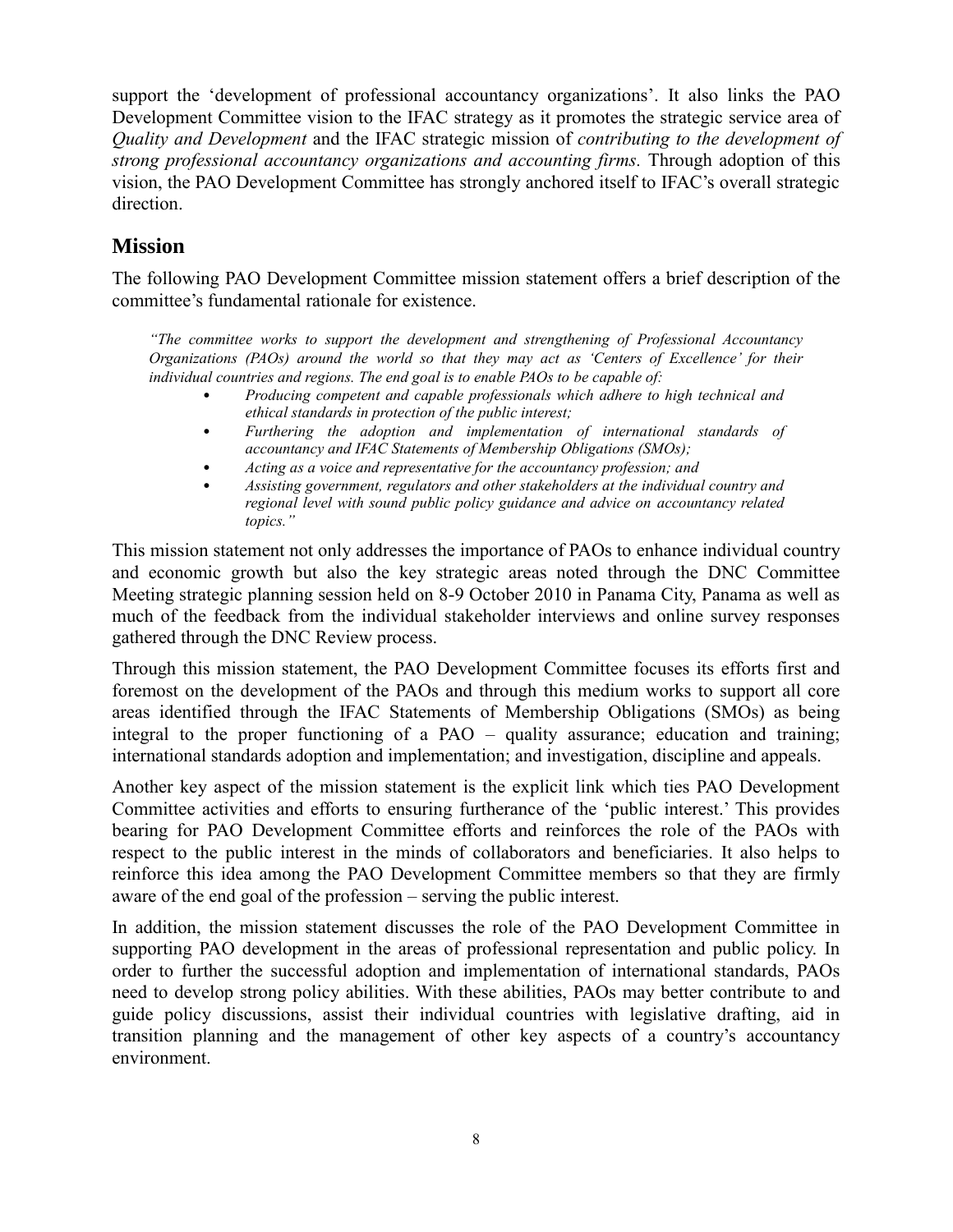Finally, the PAO Development Committee mission statement comprehensively addresses each of the key components of IFAC's strategic services areas and missions. In Table 2, the key elements of the PAO Development Committee Mission have been broken down by their alignment with IFAC Mission areas.

| <b>IFAC</b><br><b>Service Area</b>                                        | <b>IFAC Mission</b>                                                                                                      | <b>PAO Development</b><br><b>Committee Mission</b>                                                                                                                                                                                                        |
|---------------------------------------------------------------------------|--------------------------------------------------------------------------------------------------------------------------|-----------------------------------------------------------------------------------------------------------------------------------------------------------------------------------------------------------------------------------------------------------|
| <b>Standards and</b><br>Guidance<br><b>Adoption and</b><br>Implementation | Contributing to the development, adoption,<br>and implementation of high-quality<br>international standards and guidance | Furthering the adoption and implementation<br>of international standards of accountancy;                                                                                                                                                                  |
| <b>Quality and</b><br><b>Development</b>                                  | Contributing to the development of strong<br>professional accountancy organizations and<br>accounting firms              | The PAO Development Committee exists to<br>support the development and strengthening<br>of Professional Accountancy Organizations<br>(PAOs) around the world in order to act as<br>'Centers of Excellence' for their individual<br>countries and regions; |
| <b>Quality and</b><br><b>Development</b>                                  | Promoting high-quality practices by<br>professional accountants worldwide                                                | Producing competent and capable<br>professionals which adhere to high technical<br>and ethical standards in protection of the<br><i>public interest;</i>                                                                                                  |
| Representation                                                            | Speaking out on public interest issues<br>where the accountancy profession's<br>expertise is most relevant               | Acting as a voice and representative for the<br>accountancy profession; and Providing<br>government, regulators and other<br>stakeholders with sound public policy<br>guidance and advice on accountancy related<br>topics.                               |

#### <span id="page-8-0"></span>**Table 2: PAO Development Committee Mission Alignment with IFAC Strategy**

## <span id="page-8-1"></span>**Strategic Goals and Objectives**

The following three broad strategic goals and eight explanatory objectives define what the PAO Development Committee wishes to achieve during the period 2011-2014. These goals and objectives reflect both the vision and mission statement. These strategic objectives were included in the PAO Development Committee Terms of Reference which were approved by the IFAC Board in June 2010.

**STRATEGIC GOAL #1: Develop the capacity of the accountancy profession** to produce high quality financial information and sound financial management systems capable of supporting financial stability, economic growth and social progress. Produce tools, guidance and conduct technical assistance to facilitate capacity development at both the individual country and regional level.

(a) Support the establishment and strengthening of professional accountancy organizations in all countries of the world, recognizing progress will be made in the medium to long term.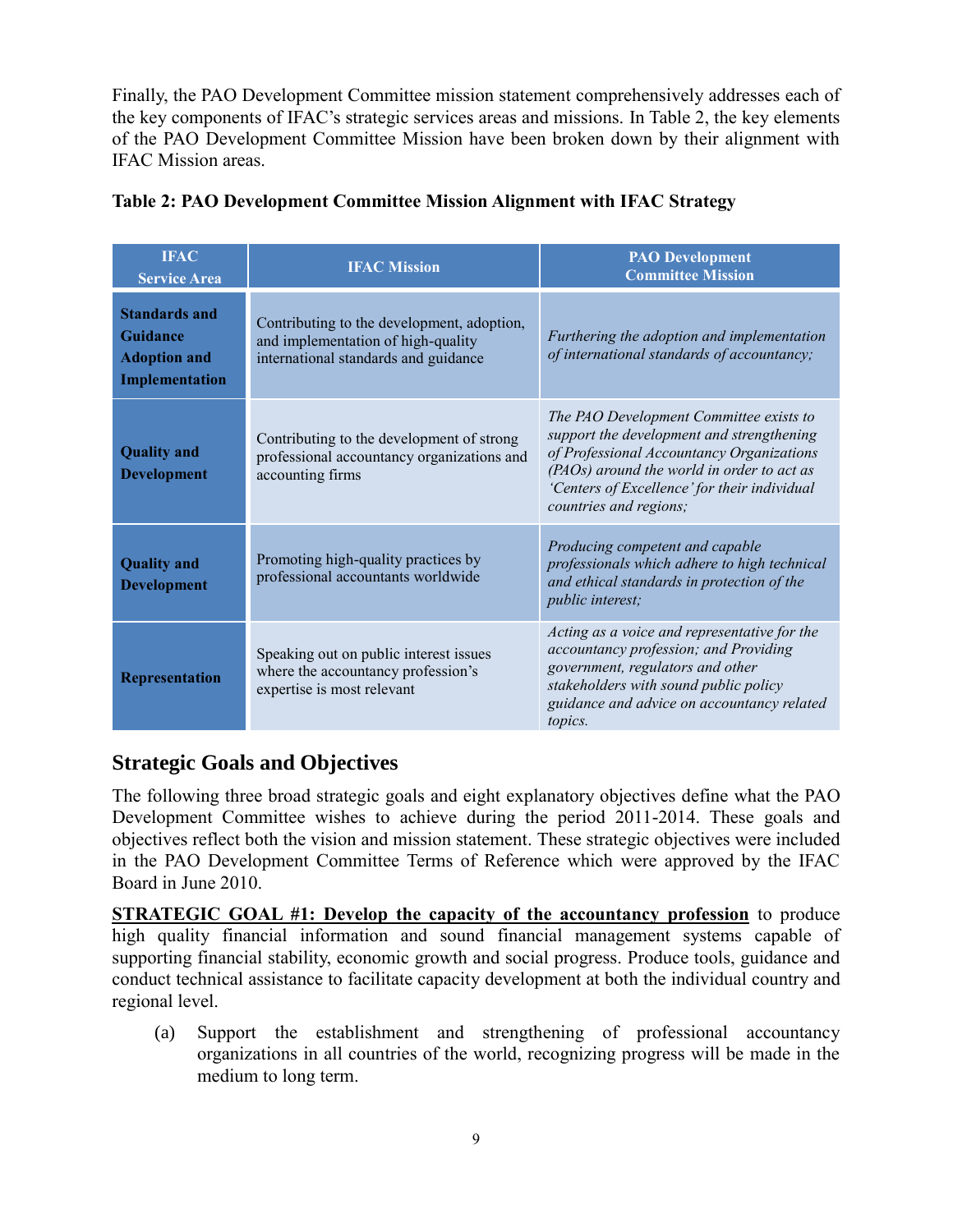- (b) Oversee and/or undertake targeted outreach activities to professional accountancy organizations and national stakeholders. Such outreach may be undertaken by members of PAO Development Committee, IFAC staff, individuals or organizations associated with the PAO Development Committee.
- (c) Utilize the information received in response to the IFAC Member Body Compliance Program to respond to development needs in the most appropriate manner through accessing the resources within the IFAC membership and the donor community.

**STRATEGIC GOAL #2: Increase awareness building and knowledge sharing** regarding international standards adoption and implementation. Engender greater understanding of the important role which IFAC, its individual country and regional professional accountancy organizations play in international development.

- (a) Coordinate and facilitate advocacy efforts and the sharing of information and good practices among professional accountancy organizations, governments, national regulators, regional bodies and the donor community.
- (b) Encourage and support mentoring of developing professional accountancy organizations by more established national and regional bodies.

**STRATEGIC GOAL #3: Engage and deepen development partnerships** with the international donor community, regional organizations, and public / private sector stakeholders so as to share resources, knowledge, experience and deliver guidance, advice and assistance in a more efficient and effective manner.

- (a) Maintain ongoing liaison with the donor community, governments and other stakeholders with emphasis on the contribution of strong professional accountancy organizations to increased transparency, enhanced accountability, and economic growth and the importance of adequate financial and technical resources to support the accountancy profession in developing and emerging economies.
- (b) Establish partnerships or other arrangements with the donor community and other stakeholders to develop a common strategic focus for capacity development in the accountancy profession to support both the public and private sectors.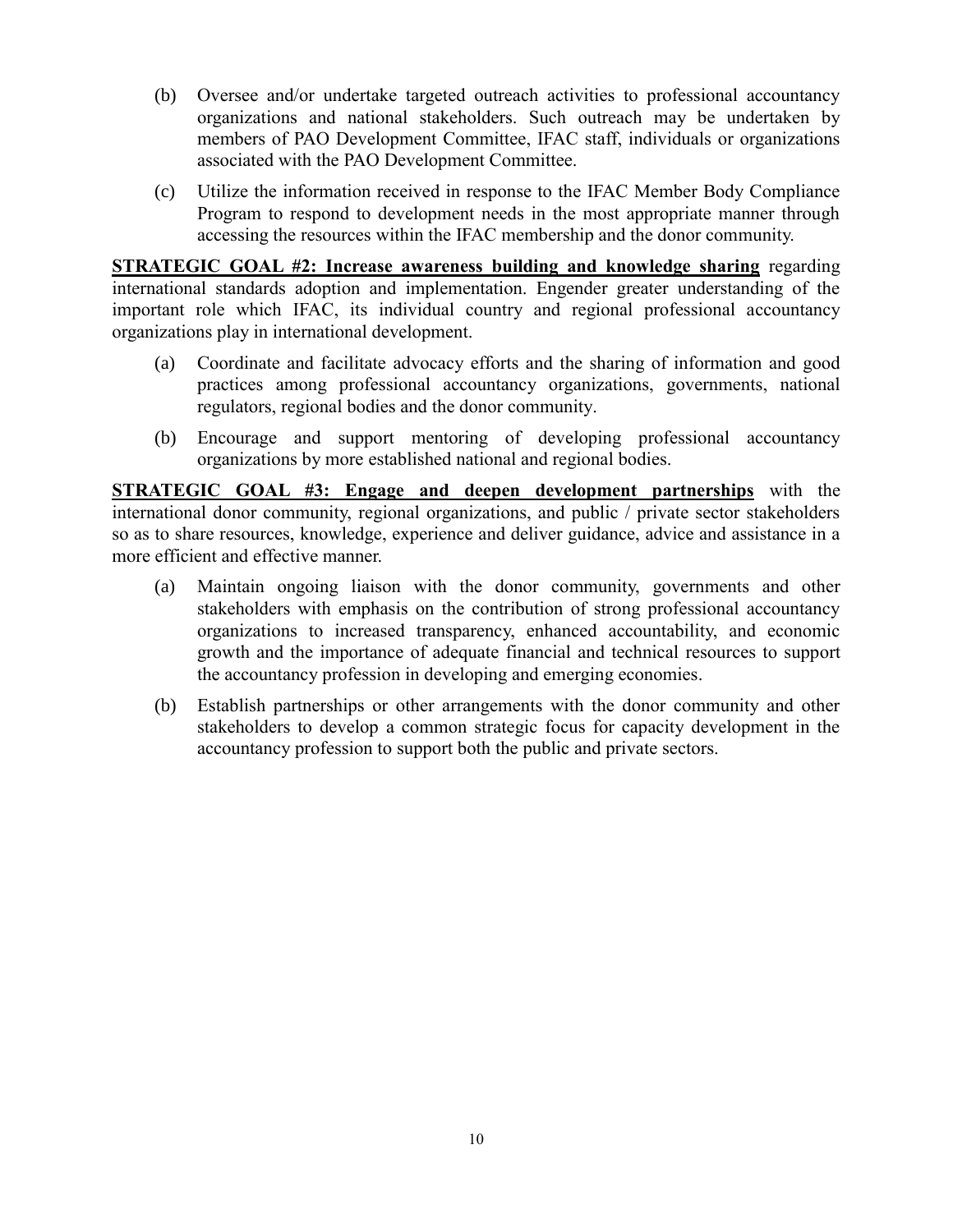## <span id="page-10-0"></span>**Table 3: PAO Development Committee Goals and Objectives Alignment with IFAC Strategy**

| <b>IFAC</b><br><b>Service Area</b>                                               | <b>IFAC Mission</b>                                                                                                         | <b>PAO Development</b><br><b>Committee Goals &amp; Objectives</b>                                                                                                                                                                                                                                                                                                                                                                                                                                                                                                      |
|----------------------------------------------------------------------------------|-----------------------------------------------------------------------------------------------------------------------------|------------------------------------------------------------------------------------------------------------------------------------------------------------------------------------------------------------------------------------------------------------------------------------------------------------------------------------------------------------------------------------------------------------------------------------------------------------------------------------------------------------------------------------------------------------------------|
| <b>Standards and</b><br><b>Guidance</b><br><b>Adoption and</b><br>Implementation | Contributing to the development,<br>adoption, and implementation of<br>high-quality international standards<br>and guidance | STRATEGIC GOAL #2: Increase awareness<br>building and knowledge sharing regarding<br>international standards adoption and<br>implementation.                                                                                                                                                                                                                                                                                                                                                                                                                           |
| <b>Quality and</b><br><b>Development</b>                                         | Contributing to the development of<br>strong professional accountancy<br>organizations and accounting firms                 | STRATEGIC GOAL #1: Develop the capacity of the<br>accountancy profession. Produce tools, guidance<br>and conduct technical assistance to facilitate<br>capacity development at both the individual country<br>and regional level.<br>STRATEGIC GOAL #3: Engage and deepen<br>development partnerships with the international<br>donor community, regional organizations, and public<br>/ private sector stakeholders so as to share resources,<br>knowledge and experience and deliver guidance,<br>advice and assistance in a more efficient and<br>effective manner. |
| <b>Quality and</b><br><b>Development</b>                                         | Promoting high-quality practices by<br>professional accountants worldwide                                                   | STRATEGIC GOAL #1: Develop the capacity of the<br>accountancy profession to produce high quality<br>financial information and sound financial<br>management systems capable of supporting<br>financial stability, economic growth and social<br>progress.                                                                                                                                                                                                                                                                                                              |
| <b>Representation</b>                                                            | Speaking out on public interest<br>issues where the accountancy<br>profession's expertise is most<br>relevant               | STRATEGIC GOAL #2: Increase awareness<br>building and knowledge sharing. Engender greater<br>understanding of the important role which IFAC, its<br>individual country and regional professional<br>accountancy organizations play in international<br>development.                                                                                                                                                                                                                                                                                                    |

# <span id="page-10-1"></span>**Strategic Initiatives and Program Activities**

Strategic initiatives detail the specific activities which will be designed to implement the PAO Development Committee mission, vision, goals and objectives. Each of the strategic initiatives will align with IFAC strategy to further the establishment and development of PAOs and their ability to contribute to sound financial management, financial stability, economic growth and social progress. Each initiative and related program will be supported not only by PAO Development Committee Members and IFAC Staff, but if necessary, by voluntary Task Forces (TFs) to ensure proper support is provided to these efforts.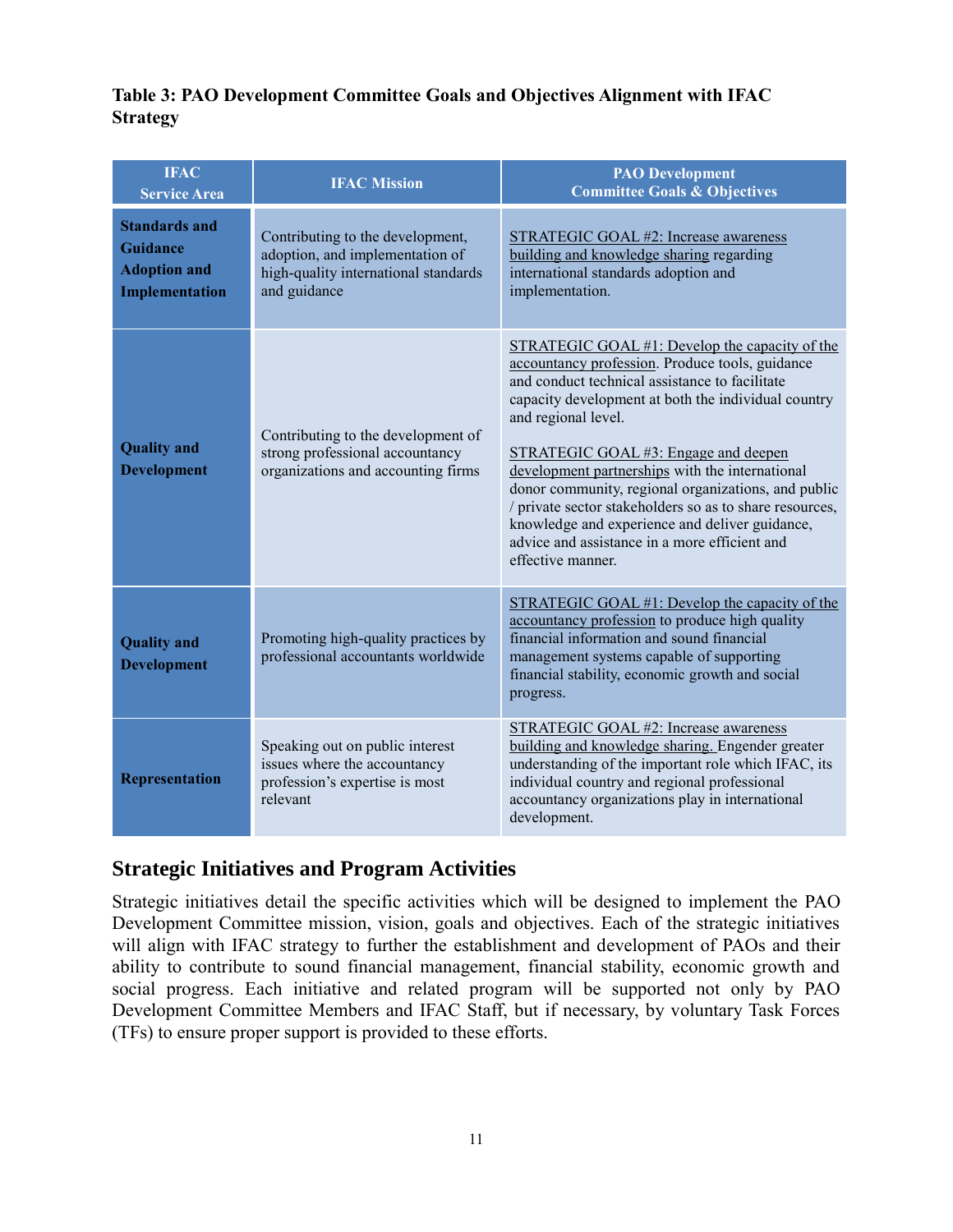### <span id="page-11-0"></span>**A. PAO Development Committee Collaboration Initiative with IFAC Committees and Independent Standard Setting Boards**

As elements of PAO Development Committee strategic initiatives and programs may align with those of other IFAC committees (Compliance Advisory Panel - CAP, Small and Medium Practices - SMP, Professional Accountants in Business - PAIB, etc.), the PAO Development Committee will work to enhance communications and explore areas for collaboration with these committees. As further cooperation between the CAP and PAO Development Committee was specifically discussed through the DNC Review, further detail on this area of collaboration is provided below.

## (i) IFAC Member Body Compliance Program Collaboration

PAO Development Committee members will continue communications with the IFAC Member Body Compliance Program and will support outreach and technical assistance efforts to further the completion of Part III Action Plans. Collaboration on this level should reduce any overlap at the committee level. In addition, under the new structure for CAP/ PAO Development Committee Staff where all staff members are jointly responsible for both Compliance Program activities as well as PAO Development Committee activities, overlap should be minimal.

In order to support the independent standard setting boards which work under the auspices of IFAC, the PAO Development Committee will work to enhance collaboration with these entities to further the development of the accountancy profession. As there has been great interest in furthering the communication between the PAO Development Committee and both the International Ethics Standards Board for Accountants IESBA and the International Accounting Educations Standards Board IAESB, this is discussed in further detail below.

(ii) Collaboration with Standard Setting Boards and Other IFAC Committees

The PAO Development Committee Staff will proactively share their experience and perspective on the adoption and implementation of international standards in an emerging and developing country context with the independent standard setting boards This knowledge sharing will help provide standard setters with a view to the challenges and barriers as well as key success factors in the adoption and implementation of international standards. In addition, it will provide the PAO Development Committee with up-to-date knowledge of the key changes and upcoming projects of the standard setting boards. Knowledge sharing in this manner will help to provide the standard setting boards with a development perspective while at the same time following the *DNC Review Report Recommendation #13* to reduce the PAO Development Committee's input into standard setting.

### <span id="page-11-1"></span>**B. ADVANCE Initiative**

The ADVANCE Initiative stands for *Accountancy Development via Awareness building, kNowledge sharing, and Collaborative Efforts.* This initiative will work to address various aspects of all three PAO Development Committee strategic goals and their underlying objectives through the creation of an (i) International Organizations Collaboration Program; (ii) Ambassadors Program; (iii) Mentoring Facilitation Program; and (iv) Regional Collaboration Program. If necessary, the PAO Development Committee Staff will work to develop and facilitate development of these programs through PAO Development Committee TFs.

(i) International Organizations Collaboration Program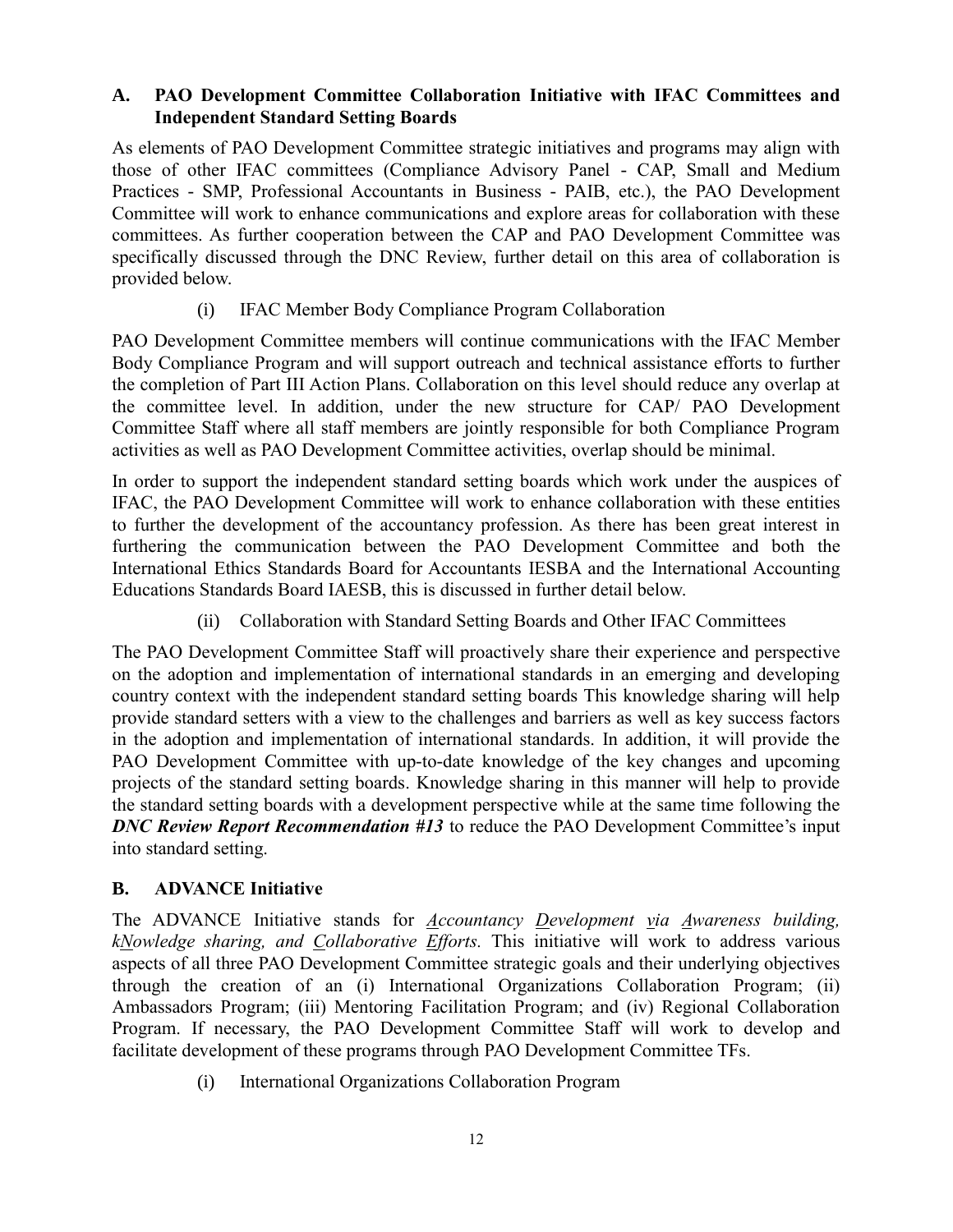The PAO Development Committee currently works to coordinate and collaborate with international organizations to advance the accountancy profession (e.g., CReCER Initiative). Under the International Organizations Collaboration Program these efforts will be formalized to better identify opportunities to work with multi-lateral and bi-lateral donor organizations (e.g., World Bank and USAID) as well as other international stakeholders (e.g., private corporations and NGOs) in the development of the accountancy profession, PAOs and emerging and developing country accountancy environments. This program will work to raise awareness of the importance of accountancy in overall social and economic development, strengthen strategic alignment between the PAO Development Committee and international organizations, enhance collaboration and cooperation on various projects and increase communication. This program will incorporate *DNC Review Report Recommendation #9* which recommends an increase in efforts to conduct advocacy and awareness building activities with the donor community and to increase collaboration.

#### (iii) Ambassadors Program

In recognition of the need for additional capacity and resources for PAO Development Committee awareness and outreach activities as well as the high level of volunteerism and interest among PAO Development Committee members and stakeholders to contribute to the Committee mission and vision, the Committee will develop an 'Ambassadors Program.' This program will identify both PAO Development Committee members as well as other interested parties (former DNC members, etc.) with deep knowledge of the committee and IFAC, experience in the development and establishment of PAOs, and the ability to represent the PAO Development Committee and its interests to third parties. Through the creation and implementation of this program, the PAO Development Committee will incorporate *DNC Review Report Recommendations #9 and #10* which recommended the strengthening of PAO Development Committee programs which build awareness and conduct outreach to PAOs.

### (iv) Mentoring Facilitation Program

Over the past few years, the value of mentoring to both beneficiaries and mentors as well its efficiency and cost effectiveness have made this form of technical assistance very attractive to both PAOs and the donor community. In order to support the design and delivery of successful PAO mentoring relationships as well as to encourage more PAOs to participate in this activity, the PAO Development Committee will work through a Mentoring Facilitation Program to increase the quality and number of PAO mentoring relationships. The goal of this program will be to provide information and assistance, in addition to opportunities for more active knowledge sharing to PAOs as they consider and engage in mentoring activities.

### (v) Regional Collaboration Program

As discussed during the Regional Organizations Meeting held in Kuala Lumpur, Malaysia in November 2010, there is a desire on the part of regional organizations (IFAC Recognized Regional Organizations and Acknowledged Accountancy Groupings) to be more informed and/or involved in the activities of the PAO Development Committee especially as this relates to the development of the profession on a regional scale. In many cases, regional organizations maintain up-to-date on the ground knowledge of the PAOs in the region and have contacts and infrastructure for addressing regional challenges with regional solutions. As such, the *DNC Review Report Recommendation #5* recommended that the PAO Development Committee place emphasis on strengthening the relationships and collaboration between the PAO Development Committee and Recognized Regional Organizations and Acknowledged Accountancy Groupings.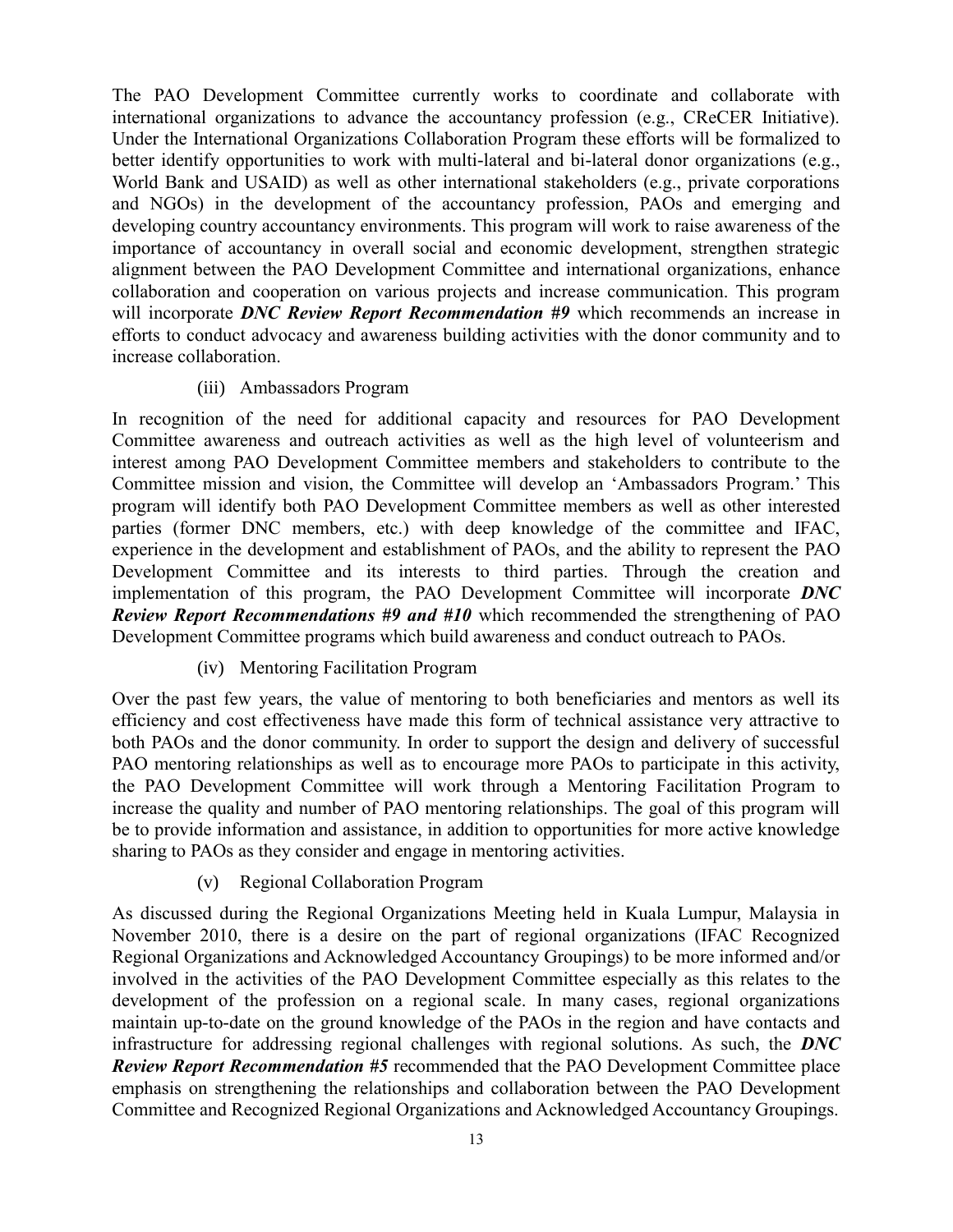As such, the Regional Strategic Development Program will encompass three elements to encourage knowledge sharing between and among regional organizations and the PAO Development Committee as well as encouraging regional organization support, feedback and input into PAO Development Committee strategy and activities: development of regional strategies; relevant regional organization invitation and participation at PAO Development Committee meetings; reporting between PAO Development Committee members with regional representation and their relevant regional organizations.

### <span id="page-13-0"></span>**C. Comprehensive Integrated Communications Initiative**

As noted through the DNC Review process, several stakeholders noted a lack of knowledge of the PAO Development Committee, Committee products, tools and guidance as well as difficulty in accessing information regarding the committee and its activities. In recognition of the need to improve PAO Development Committee communications, *DNC Review Report Recommendation #13* recommended a comprehensive communications plan. As such, the PAO Development Committee will work with the IFAC Communications Department to develop a comprehensive integrated communications initiative which will complement the PAO Development Committee strategy developed through this document and further the overall goals of IFAC.

All PAO Development Committee Strategic Initiatives and Programs have been designed to align with IFAC Strategic service areas and mission. Please see below for the table illustrating this alignment. To see a comprehensive picture of the interrelationship between PAO Development Committee vision, mission, goals/objectives and initiatives/programs, please see Appendix 4.

| <b>IFAC</b><br><b>Service Area</b>                                        | <b>IFAC Mission</b>                                                                                                      | <b>PAO Development Committee Strategic</b><br><b>Initiatives &amp; Programs</b>                                                                                                                                                                       |
|---------------------------------------------------------------------------|--------------------------------------------------------------------------------------------------------------------------|-------------------------------------------------------------------------------------------------------------------------------------------------------------------------------------------------------------------------------------------------------|
| <b>Standards and</b><br>Guidance<br><b>Adoption and</b><br>Implementation | Contributing to the development, adoption,<br>and implementation of high-quality<br>international standards and guidance | - PAO Development Committee<br>Collaboration Initiative with IFAC<br>Board/Committees – Standard Setting<br><b>Boards</b><br>- ADVANCE Initiative – Regional<br><b>Collaboration Program</b>                                                          |
| <b>Quality and</b><br><b>Development</b>                                  | Contributing to the development of strong<br>professional accountancy organizations and<br>accounting firms              | - PAO Development Committee<br>Collaboration Initiative with IFAC<br>Board/Committees - CAP Program<br>- ADVANCE Initiative – Mentoring<br><b>Facilitation Program</b><br>- ADVANCE Initiative - International<br>Organizations Collaboration Program |
| <b>Quality and</b><br><b>Development</b>                                  | Promoting high-quality practices by<br>professional accountants worldwide                                                |                                                                                                                                                                                                                                                       |
| <b>Representation</b>                                                     | Speaking out on public interest issues where<br>the accountancy profession's expertise is<br>most relevant               | - ADVANCE Initiative – Ambassadors<br>Program<br>Communications Initiative                                                                                                                                                                            |

### <span id="page-13-1"></span>**Table 4: PAO Development Committee Strategic Initiatives and Programs Alignment with IFAC Strategy**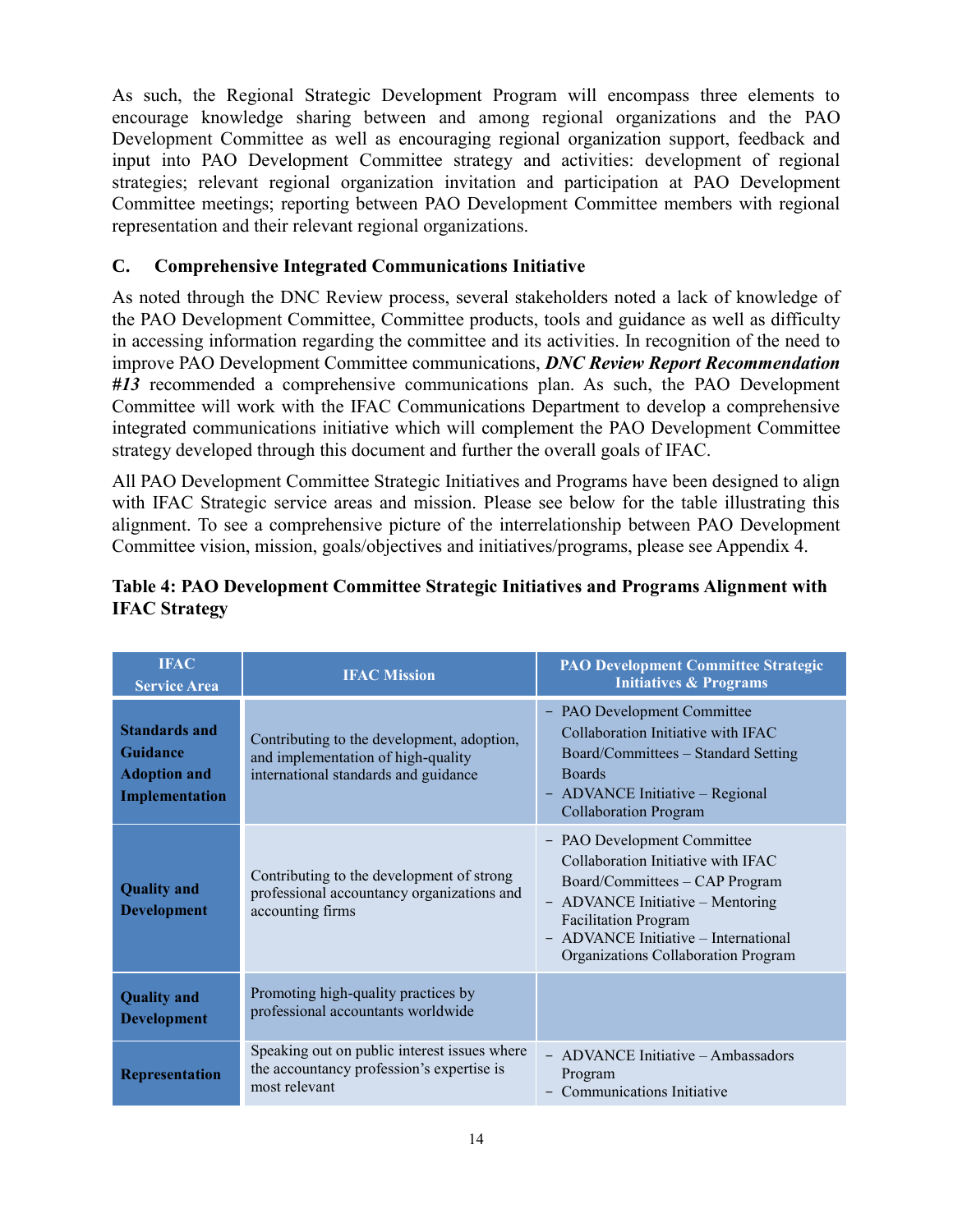## <span id="page-14-0"></span>**Conclusion**

This strategy and work plan sets out the vision, strategic direction and work plan of IFAC's Professional Accountancy Organization Development Committee for the period 2011-2014. The Committee will work over the next three years to implement the aforementioned Strategic Initiatives and Programs in an effort to further the vision and mission of the PAO Development Committee.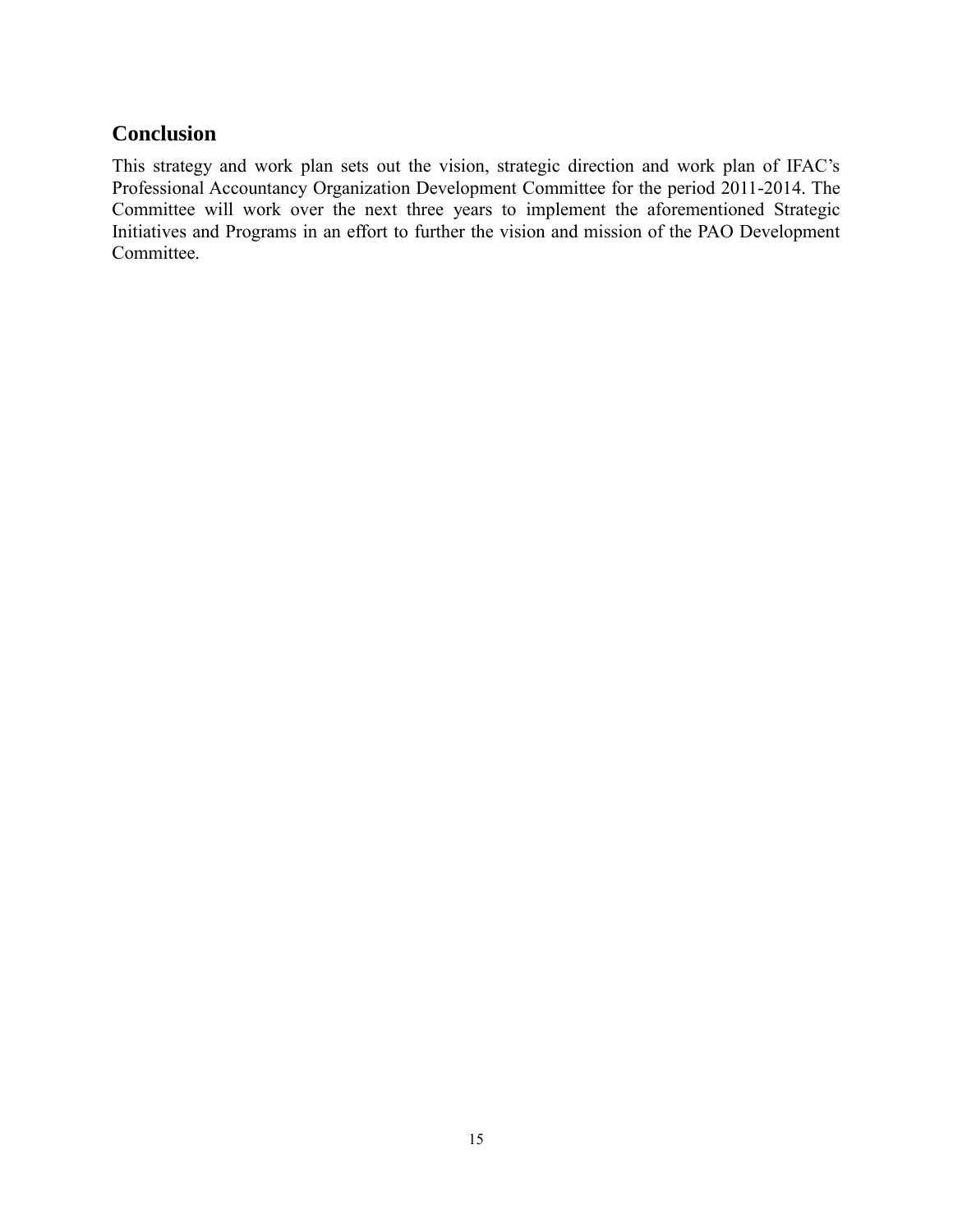## <span id="page-15-0"></span>**List of the 13 DNC Review Report Recommendations**

## 1. **Recommendation – Core Strategy**

IFAC should place more emphasis on its activities which directly support the 'development of professional accountancy organizations' through the provision of tools and guidance, awareness building, advocacy and outreach activities. The target of services is professional accountancy organizations – both current and potential IFAC members and associates – and their development.

## 2. **Recommendation – Name of Committee**

Change the name of the 'Developing Nations Committee (DNC)' to better reflect the slight shift in focus of DNC activities toward those activities which directly 'develop professional accountancy organizations.' The new approved name is Professional Accountancy Organization Development Committee (PAO Development Committee).

## 3. **Recommendation – Composition and Operations**

Reduce the size of the PAO Development Committee from 18 to no more than 12 to enhance the productivity of committee working sessions and its effectiveness. The membership should be comprised of at least one member from each of the 6 IFAC regions (Africa-Middle East, Asia, Australasia-Oceania, Europe, Latin America-Caribbean, and North America).

## 4. **Recommendation – Composition and Operations**

The PAO Development Committee should be comprised of persons that can demonstrate experience in and an understanding of the development of professional accountancy organizations and/or have the potential to contribute to the development of the profession through contacts with governmental agencies, regional stakeholders and the donor community. Additionally, the TF recommends that as a new strategy is developed, the PAO Development Committee and Nominating Committee explore the possibility of having members/observers from other stakeholder groups that may not be easily nominated through member bodies (e.g., other donors, firms, contractors, etc.).

## 5. **Recommendation – Composition and Operations**

Strengthen the working relationship with RO/AGs through enhanced communications and coordination of activities and providing them with access to meeting materials and the ability to participate in PAO Development Committee meetings where they have a particular interest in agenda items.

## 6. **Recommendation – Composition and Operations**

The IFAC Board should consider and approve, as agreed, the draft Terms of Reference for the PAO Development Committee.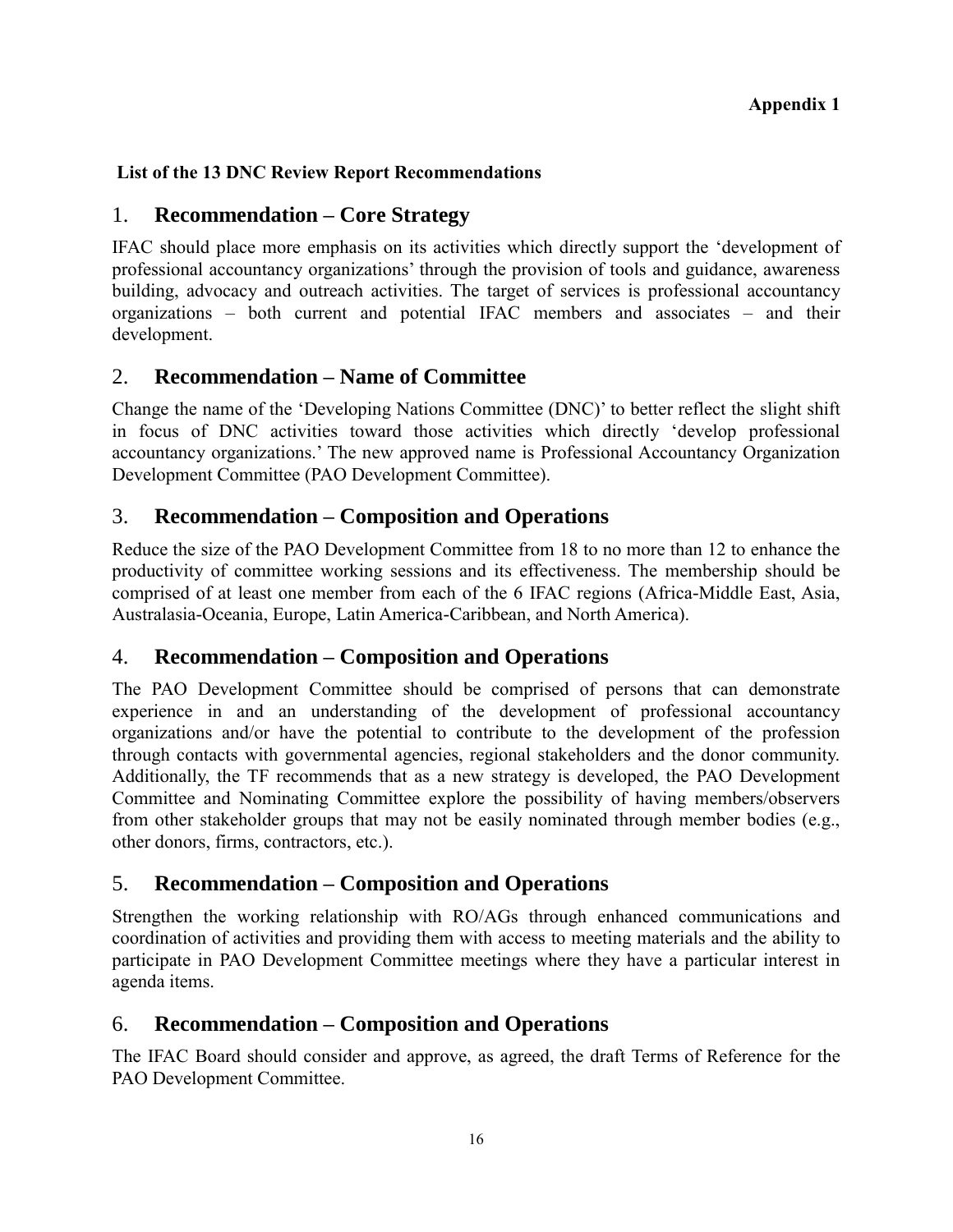# 7. **Recommendation – Strategy and Work Plan**

The PAO Development Committee should develop a new Strategy and Work Plan which incorporates the key findings of this review.

## 8. **Recommendation – Development of Tools and Guidance**

The PAO Development Committee should continue the development of tools and guidance and strengthen these products with the inclusion of more practical examples and case studies and improved communication of their development and availability.

# 9. **Recommendation – Advocacy and Awareness Building with the Donor Community**

The PAO Development Committee should continue to strengthen its advocacy and awareness building with the donor community through the development of a strategy for donor awareness and advocacy to better coordinate these activities and communicate the PAO Development Committee message more clearly.

## 10. **Recommendation – Outreach to Professional Accountancy Organizations**

The PAO Development Committee should increase the frequency and regularity of PAO Development Committee staff outreach activities which target the development of professional accountancy organizations and implementation of international standards.

## 11. **Recommendation – Regional Events**

The DNC should evaluate the role of regional events in light of the overall development strategy for a particular region and focus on those events which develop the professional accountancy organizations in the region.

# 12. **Recommendation – Input Into Standard Setting**

Eliminate 'Input into Standard Setting' as interviewees overwhelmingly believed that the PAO Development Committee should not be engaged in this activity. Most believed that the background and skills needed for developing the profession are in stark contrast to the highly technical skills and knowledge needed to provide input into standard setting. The Nominating Committee should continue its efforts to support participation of volunteers from developing nations within IFAC and its independent standard setting boards and should carefully consider the analysis performed by the TF with particular attention to IESBA.

# 13. **Recommendation – Communications**

The PAO Development Committee should develop specific actions in the area of Communications which incorporates the key findings of this review.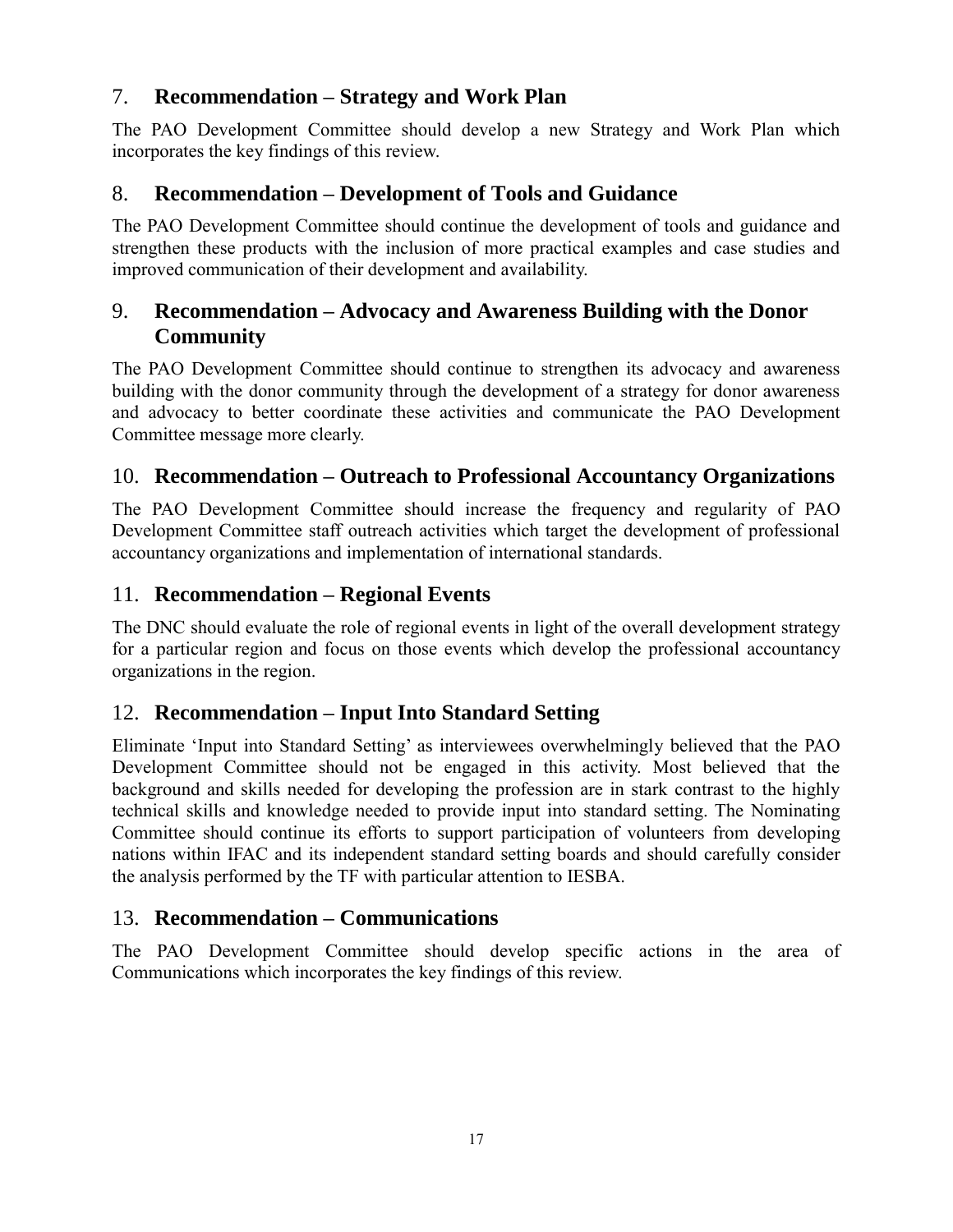## <span id="page-17-0"></span>**PAODC Terms of Reference – Approved June 2010**

## 1. **Purpose**

The purpose of the Professional Accountancy Organization Development Committee (PAODC) is to promote and facilitate the establishment and strengthening of professional accountancy organizations in support of the public interest. The constituency of the PAODC is professional accountancy organizations that exist or aspire to be IFAC members or associates, governments and other key stakeholders seeking to establish professional accountancy organizations, particularly in developing and emerging economies.

## 2. **Objectives**

The PAODC shall:

- Support the establishment and strengthening of professional accountancy organizations in all countries of the world, recognizing progress will be made in the medium to long term.
- Oversee and/or undertake targeted outreach activities to professional accountancy organizations and their key stakeholders. Such outreach may be undertaken by members of PAODC, IFAC staff, individuals or organizations associated with the PAODC.
- Coordinate and facilitate the sharing of relevant information and good practices among professional accountancy organizations, regional organizations, accountancy groupings and the donor community.
- Maintain ongoing liaison with the donor community, governments and other stakeholders with emphasis on the contribution of strong professional accountancy organizations to increased transparency, enhanced accountability, and economic growth and the importance of adequate financial and technical resources to support the accountancy profession in developing and emerging economies
- Establish partnerships or other arrangements with the donor community and other stakeholders to develop a common strategic focus for capacity development in the accountancy profession to support both the public and private sectors.
- Encourage and support the mentoring of professional accountancy organizations in developing and emerging economies by regional organizations, accountancy groupings and more developed bodies to provide direct assistance to such organizations.
- Monitor the work of other IFAC Boards and Committees and other standard setting bodies to ensure that they are aware of and give due consideration to issues relevant to the accountancy profession in developing and emerging economies.
- Utilize the information received in response to the IFAC Member Body Compliance Program to respond to development needs in the most appropriate manner through accessing the resources within the IFAC membership and the donor community.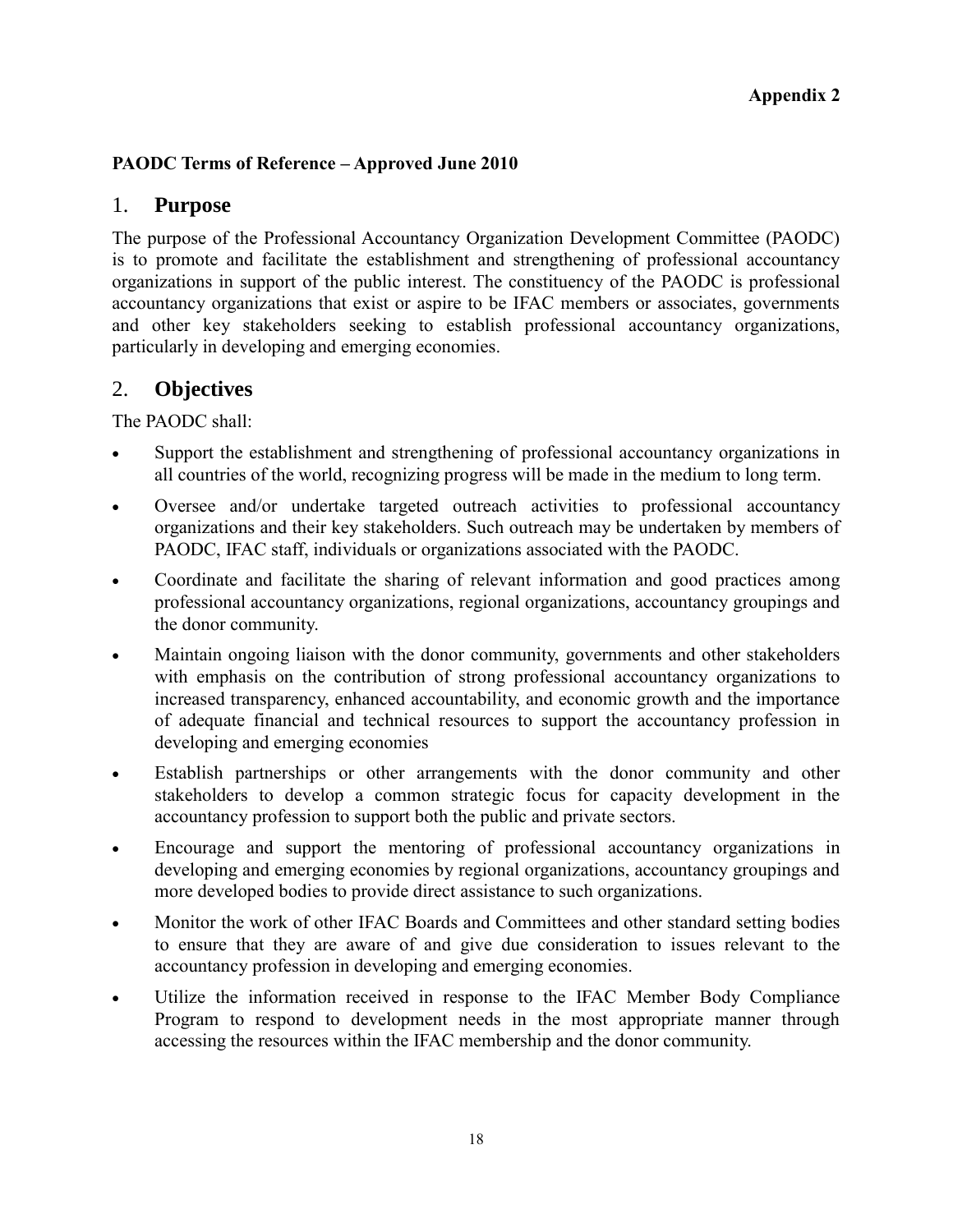# 3. **Publications**

The PAODC may issue the following types of publications:

- *Good Practice Guidance*, which outlines commendable or recommended methods and/or practices, including those currently recognized as "best practice;"
- *Information Papers*, which provide a detailed investigation into a particular subject of relevance to developing nations and the accounting profession;
- *Consultation Papers*, which promote discussion or debate on issues affecting developing nations and the accounting profession and seek comments from interested parties on the issues raised in the paper;
- *Special Reports*, which are reports on one off topics of interest to those parties involved with developing nations and the accountancy profession.

# 4. **Membership**

The PAODC will consist of up to twelve members whose appointment and terms of service shall be in accordance with the IFAC Constitution and Bylaws. The appointment of technical advisors shall also be in accordance with the IFAC Constitution and Bylaws allowing one technical advisor to accompany a member to a meeting.

PAODC members are appointed for terms up to three years, with approximately one third of the PAODC membership subject to retirement every year. Continuous service on the PAODC is limited to a total of six years in service, unless that member is appointed to serve as Chair for a further period of not more than three years.

The PAODC will have Observers nominated by the World Bank and UNCTAD. Other Observers may from time to time attend and participate at meetings of the PAODC subject to approval by the Chair.

Recognized Regional Organizations and Acknowledged Accountancy Groupings that have common objectives will generally have the right of attendance at all meetings, subject to approval by the Chair.

# 5. **Meeting Procedures**

Each Committee meeting requires the presence, in person or by simultaneous telecommunications link, of at least two-thirds of the appointed members of the Committee.

Each member of the Committee will be allowed one vote. A member has the right to appoint a proxy in writing. The affirmative vote of at least two-thirds of members present at a meeting in person or by simultaneous telecommunications link or by proxy is required to approve all actions or submissions of the Committee.

# 6. **Other**

The IFAC Board will review the effectiveness of the PAODC processes at least every five years.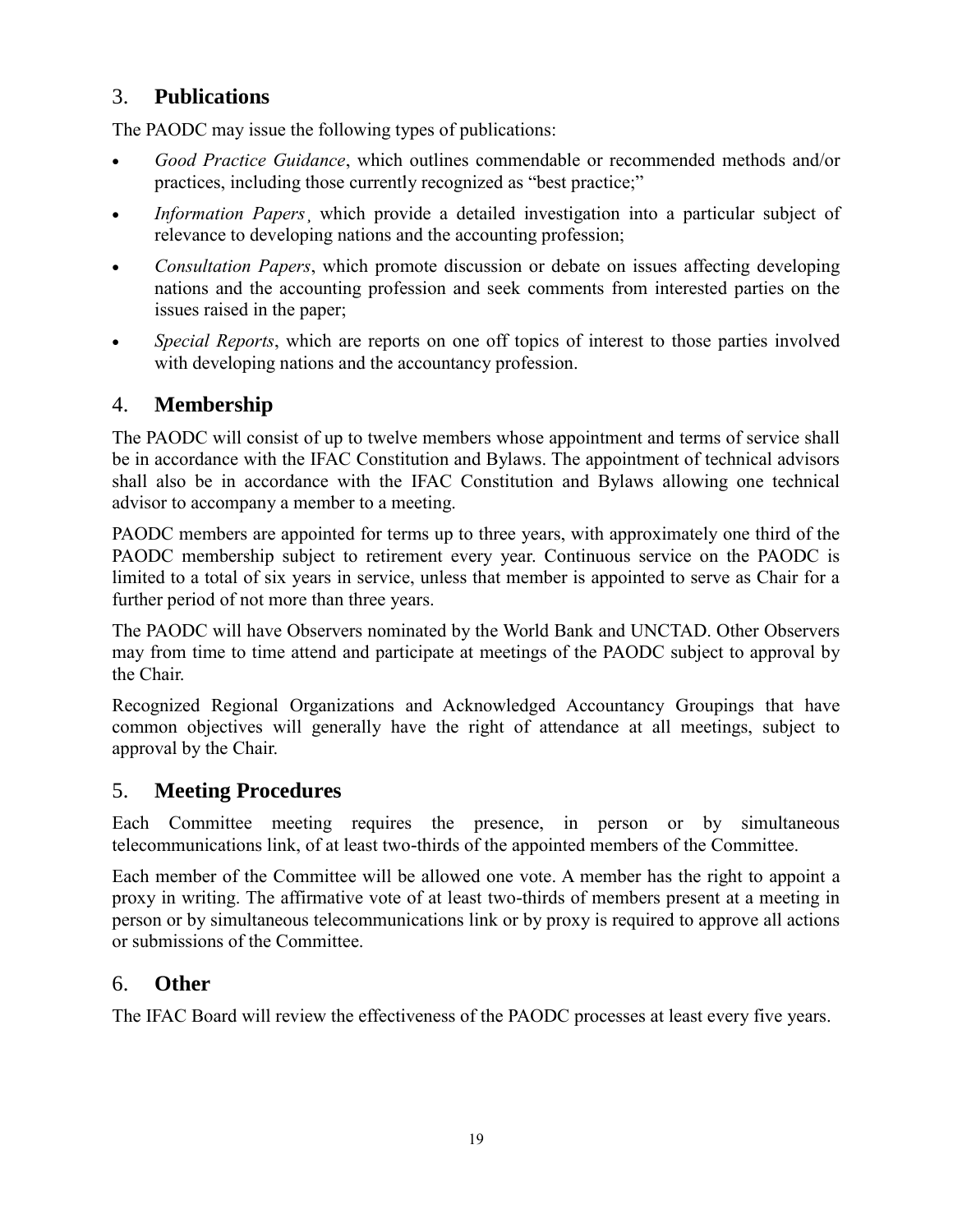# <span id="page-19-0"></span>**DNC Review Recommendation – Strategy Alignment Chart**

| <b>RECOMMENDATION</b>                              | <b>DESCRIPTION</b>                                                                                                                                                                                                                                                                                                                                                                    | <b>INCORPORATION IN PAO</b><br><b>DEVELOPMENT COMMITEE</b><br><b>STRATEGY &amp; WORKPLAN</b><br>2011-2014                                                                                                                                                       |
|----------------------------------------------------|---------------------------------------------------------------------------------------------------------------------------------------------------------------------------------------------------------------------------------------------------------------------------------------------------------------------------------------------------------------------------------------|-----------------------------------------------------------------------------------------------------------------------------------------------------------------------------------------------------------------------------------------------------------------|
| 1<br><b>CORE STRATEGY</b>                          | IFAC should place more emphasis on its<br>activities which directly support the<br>'development of professional<br>accountancy organizations' through the<br>provision of tools and guidance,<br>awareness building, advocacy and<br>outreach activities.                                                                                                                             | Revised strategic vision, mission, goals<br>and objectives, initiatives and programs<br>have been designed to support the<br>'development of professional<br>accountancy organizations'                                                                         |
| $\mathbf{2}$<br><b>NAME OF</b><br><b>COMMITTEE</b> | Change the name of the 'Developing<br>Nations Committee (DNC)' to better<br>reflect the slight shift in focus of DNC<br>activities toward those activities which<br>directly 'develop professional<br>accountancy organizations.'                                                                                                                                                     | Name of DNC has been changed to<br>Professional Accountancy Organization<br>Development Committee (PAO<br>Development Committee)                                                                                                                                |
| 3<br><b>COMPOSITION &amp;</b><br><b>OPERATIONS</b> | Reduce the size of the PAO<br>Development Committee from 18 to no<br>more than 12 to enhance the productivity<br>of committee working sessions and its<br>effectiveness.                                                                                                                                                                                                              | Included in the revised 'Terms of<br>Reference' and approved at the June<br>2010 IFAC Board Meeting                                                                                                                                                             |
| 4<br><b>COMPOSITION &amp;</b><br><b>OPERATIONS</b> | The PAO Development Committee<br>should be comprised of persons that can<br>demonstrate experience in and an<br>understanding of the development of<br>professional accountancy organizations<br>and/or have the potential to contribute to<br>the development of the profession<br>through contacts with governmental<br>agencies, regional stakeholders and the<br>donor community. | Included in the revised 'Terms of<br>Reference' and approved at the June<br>2010 IFAC Board Meeting                                                                                                                                                             |
| 5<br><b>COMPOSITION &amp;</b><br><b>OPERATIONS</b> | Strengthen the working relationship with<br>RO/AGs through enhanced<br>communications and coordination of<br>activities and providing them with<br>access to meeting materials and the<br>ability to participate in PAO<br>Development Committee meetings<br>where they have a particular interest in<br>agenda items.                                                                | <b>ADVANCE Initiative - Regional</b><br><b>Collaboration Program includes</b><br>activities to strengthen communication<br>between PAO Development Committee<br>$&$ RO/AGs as well as to ensure inclusion<br>in relevant PAO Development<br>Committee meetings. |
| 6<br><b>COMPOSITION &amp;</b><br><b>OPERATIONS</b> | The IFAC Board should consider and<br>approve, as agreed, the draft Terms of<br>Reference for the PAO Development<br>Committee.                                                                                                                                                                                                                                                       | Approved at the June 2010 IFAC Board<br>Meeting                                                                                                                                                                                                                 |
| 7<br><b>STRATEGY &amp;</b>                         | The PAO Development Committee                                                                                                                                                                                                                                                                                                                                                         | The Strategy and Work-plan presented in<br>the main body of this document                                                                                                                                                                                       |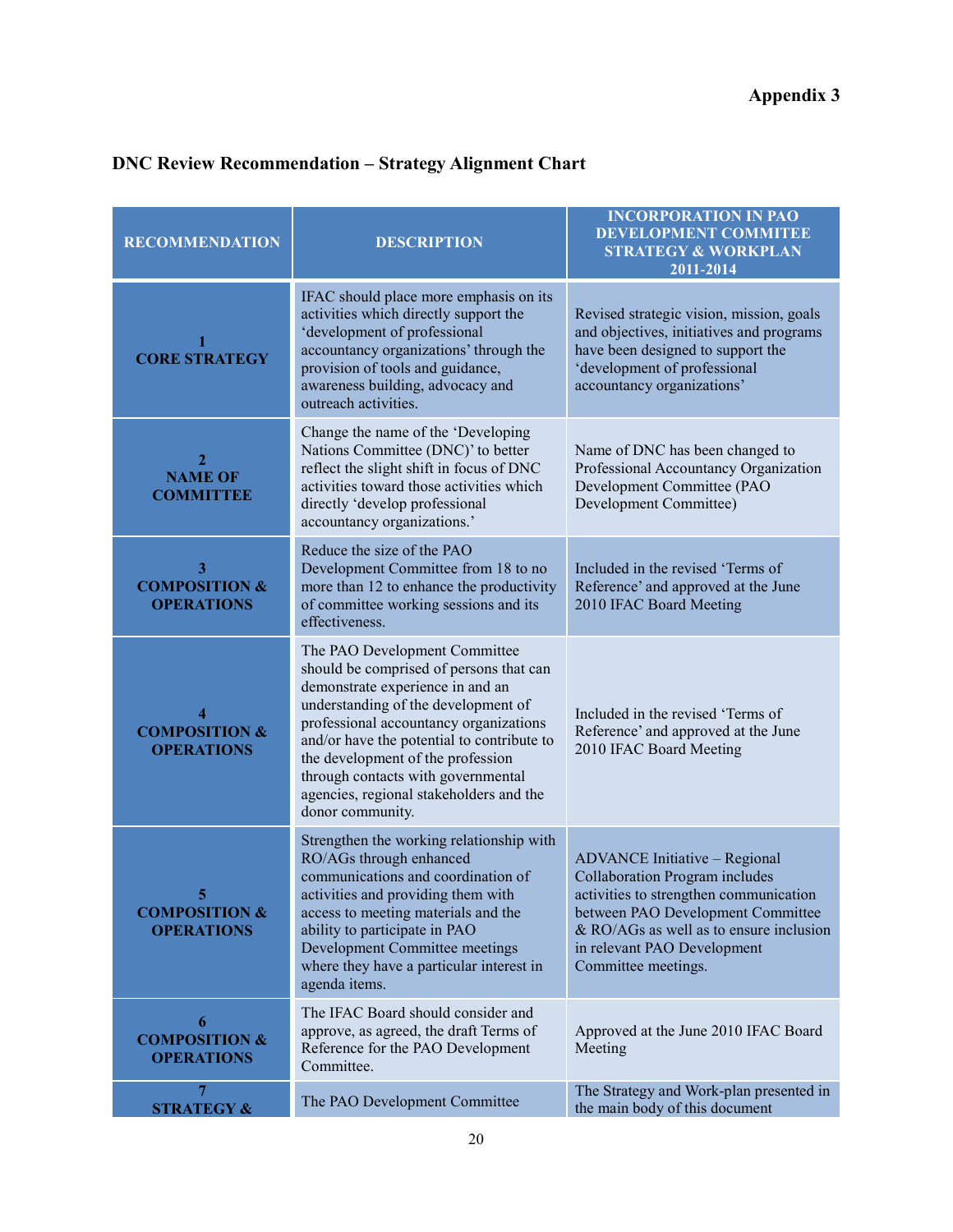| <b>WORKPLAN</b>                                    | should develop a new Strategy and Work<br>Plan which incorporates the key findings<br>of this review.                                                                                                                                                                                                                             | identifies the key findings of the DNC<br>Review and incorporates each<br>recommendation.                                                                                                                                                                                                                                                                                                                                                                                                                                                                                           |
|----------------------------------------------------|-----------------------------------------------------------------------------------------------------------------------------------------------------------------------------------------------------------------------------------------------------------------------------------------------------------------------------------|-------------------------------------------------------------------------------------------------------------------------------------------------------------------------------------------------------------------------------------------------------------------------------------------------------------------------------------------------------------------------------------------------------------------------------------------------------------------------------------------------------------------------------------------------------------------------------------|
| 8<br><b>TOOLS &amp; GUIDANCE</b>                   | The PAO Development Committee<br>should continue the development of<br>tools and guidance and strengthen these<br>products with the inclusion of more<br>practical examples and case studies and<br>improved communication of their<br>development and availability.                                                              | ADVANCE Initiative - Mentoring<br>Facilitation Program will include the<br>expansion of the PAO Development<br>Committee Tools and Guidance<br>"Mentoring Guidelines for Professional<br>Accountancy Organizations" to create an<br>IFAC "Mentoring for Professional<br>Accountancy Organizations Toolkit"<br>which would be similar in form to the<br>Establishing and Developing a<br>Professional Accountancy Body Toolkit.<br>This Mentoring Toolkit may provide<br>case studies on mentoring, interviews<br>with mentoring beneficiaries and<br>mentors, as well as templates. |
| 9<br><b>ADVOCACY &amp;</b><br><b>AWARENESS</b>     | The PAO Development Committee<br>should continue to strengthen its<br>advocacy and awareness building with<br>the donor community through the<br>development of a strategy for donor<br>awareness and advocacy to better<br>coordinate these activities and<br>communicate the PAO Development<br>Committee message more clearly. | <b>ADVANCE Initiative - International</b><br>Organizations Collaboration Program<br>will work with to identify opportunities<br>to work with multi-lateral and bi-lateral<br>donor organizations. This program will<br>work to raise awareness of the<br>importance of accountancy in overall<br>social and economic development,<br>strengthen strategic alignment between<br>the PAO Development Committee and<br>international organizations, enhance<br>collaboration and cooperation on various<br>projects and increase communication.                                        |
| 10<br><b>OUTREACH TO PAOS</b>                      | The PAO Development Committee<br>should increase the frequency and<br>regularity of PAO Development<br>Committee staff outreach activities<br>which target the development of<br>professional accountancy organizations<br>and implementation of international<br>standards.                                                      | ADVANCE Initiative - Ambassadors<br>Program will utilize volunteer<br>'Ambassadors' to expand the capacity of<br>the PAO Development Committee to<br>conduct PAO outreach and awareness<br>activities.                                                                                                                                                                                                                                                                                                                                                                              |
| 11<br><b>REGIONAL EVENTS</b>                       | The DNC should evaluate the role of<br>regional events in light of the overall<br>development strategy for a particular<br>region and focus on those events which<br>develop the professional accountancy<br>organizations in the region.                                                                                         | <b>ADVANCE Initiative - Regional</b><br>Collaboration Program includes the<br>development of regional strategies which<br>identify and include regional events<br>which further these overall strategies.                                                                                                                                                                                                                                                                                                                                                                           |
| 12<br><b>INPUT INTO</b><br><b>STANDARD SETTING</b> | Eliminate 'Input into Standard Setting'<br>as interviewees overwhelmingly<br>believed that the PAO Development<br>Committee should not be engaged in this<br>activity.                                                                                                                                                            | PAO Development Committee<br>Collaboration Initiative with IFAC<br>Board/Committees - The PAO<br>Development Committee Staff will<br>proactively share their experience and<br>perspective on the adoption and<br>implementation of international<br>standards in an emerging and developing<br>country context with the independent                                                                                                                                                                                                                                                |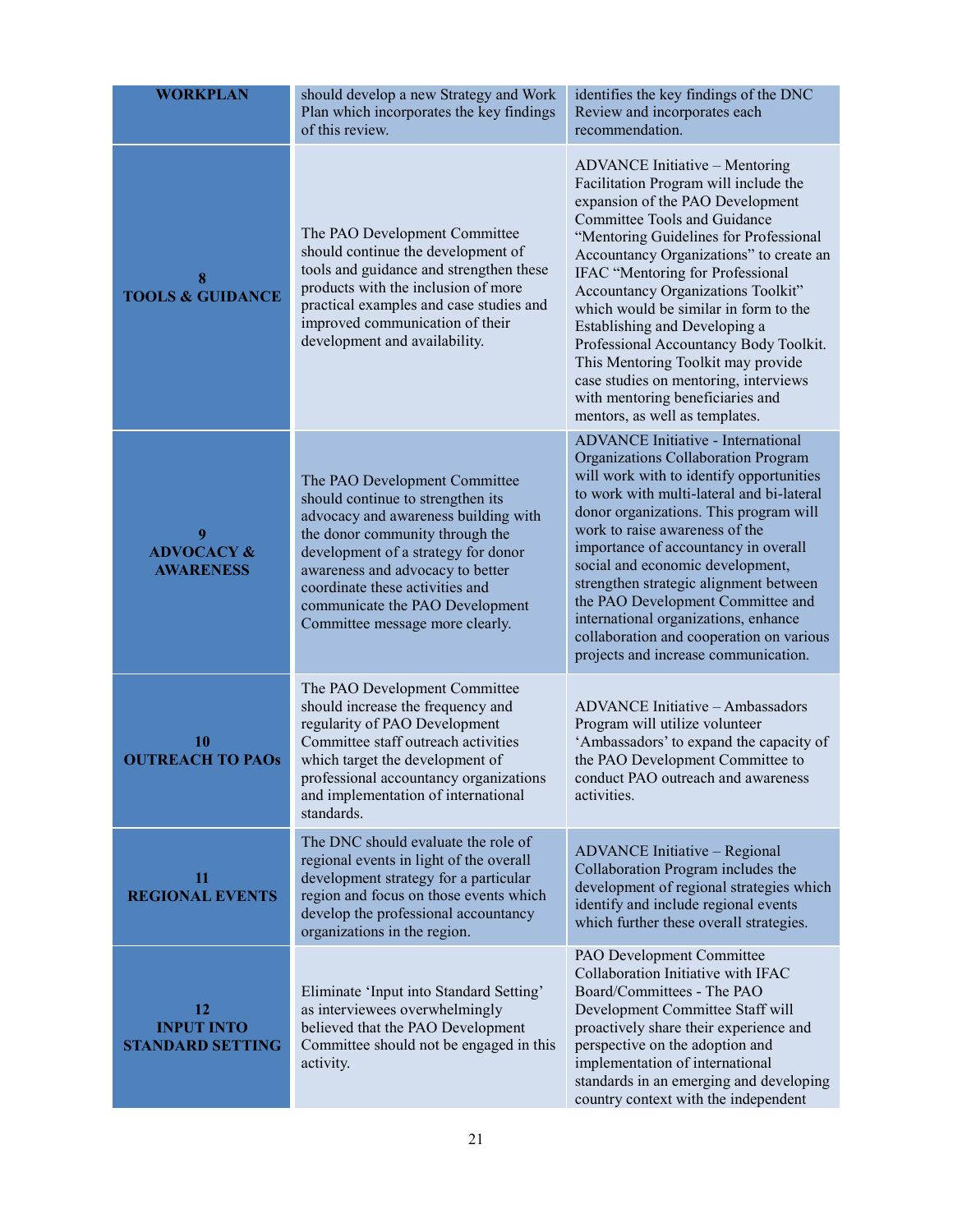|                       |                                                                                                                                                             | standard setting boards which operate<br>under the auspices of IFAC.                                                                                                                                                                                                                                 |
|-----------------------|-------------------------------------------------------------------------------------------------------------------------------------------------------------|------------------------------------------------------------------------------------------------------------------------------------------------------------------------------------------------------------------------------------------------------------------------------------------------------|
| <b>COMMUNICATIONS</b> | The PAO Development Committee<br>should develop specific actions in the<br>area of Communications which<br>incorporates the key findings of this<br>review. | PAO Development Committee will work<br>with the IFAC Communications<br>Department to develop a comprehensive<br>integrated communications initiative<br>which will complement the PAO<br>Development Committee strategy<br>developed through this document and<br>further the overall goals of IFAC. |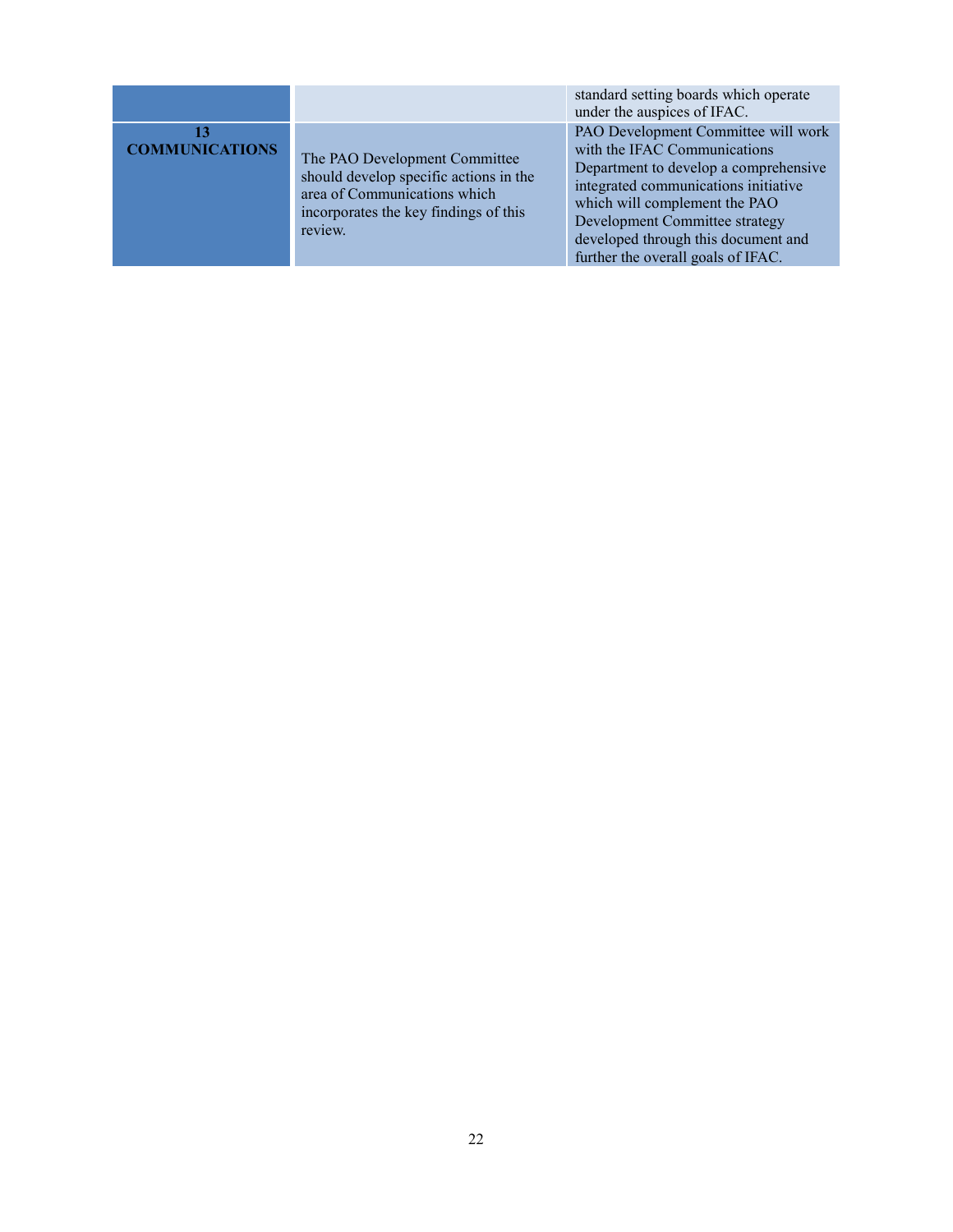#### **Appendix 4**

#### <span id="page-22-0"></span>**Overview of Member Body Compliance Program Action Plan Process**

#### **Introduction**

Action Plans are developed by IFAC members and associates to illustrate how organizations are addressing requirements set out in the seven Statements of Membership Obligations (SMOs). IFAC members, including the most developed bodies, often note that the Action Plan process adds value to their continuous efforts to strengthen and improve the quality of the profession. The process is very useful as it allows consolidating in one place all that is being done to fulfill IFAC obligations. It also assists organizations in demonstrating to their stakeholders their strong commitment to quality and continuous improvement of the accountancy profession. In other words, the Action Plan is a useful tool for managing organization's commitment to SMOs and how it performs as a member body of IFAC.

The following document outlines agreed principles for review, approval and monitoring of Action Plan progress, as well as relevant enforcement actions for the IFAC Member Body Compliance Program, Action Plan phase.

#### **Action Plan Review and Finalization Process (as approved by the CAP in October 2008 with subsequent revisions agreed by the CAP)**

- 1. Initial Action Plans are prepared by organizations either (a) based on Policy Recommendations as developed by the Compliance staff, or (b) in the cases of developed professional accountancy bodies the Action Plans are prepared to demonstrate how the organizations address SMO requirements on an ongoing basis.
- 2. To ensure uniform presentation of published Action Plans, all members and associates are provided with the Action Plan template developed by staff and referred to the IFAC website for examples of published Action Plans.
- 3. All seven SMO areas need to be addressed by all members and associates.
	- (d) For those SMO areas where organizations currently use their best endeavors they are asked to indicate what ongoing processes are already in place.
	- (e) Where organizations do not have responsibilities for some SMO areas (e.g. they do not represent auditors and therefore SMO 1 and SMO 3 may not be as relevant), they should at a minimum provide a short explanation in the background note and provide one or two action steps that may be relevant to the particular area.
- 4. Organizations are asked to present each SMO area in a separate section with:
	- (a) A clear subject and objective line for each section.
	- (b) Background information for each section that should indicate key contextual information including:
		- (i) The organization responsible for the SMO area
		- (ii) The role of the member or associate if it is not the responsible organization
		- (iii) The status of incorporation of relevant international standards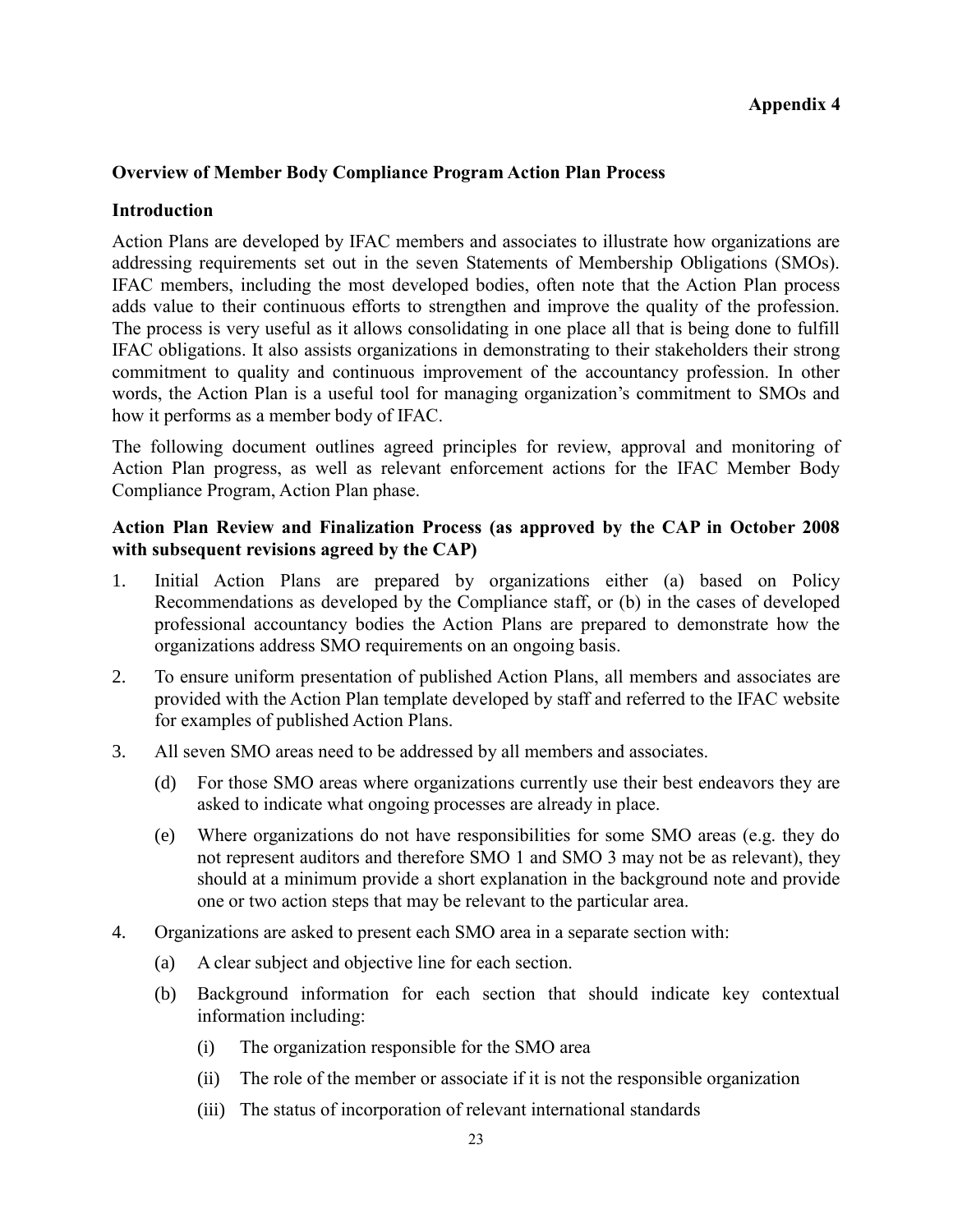- (iv) The ongoing process to review and incorporate international standards
- (c) Action steps covering:
	- (v) Improvements if necessary to fully comply with the SMOs
	- (vi) New developments
	- (vii) Ongoing processes in place
- (d) To emphasize the continuous nature of an Action Plan, at the end of each section an indication is included about the Action Plan and the compliance information being subject to regular review and updates to address new developments in international standards, environmental changes, etc. (for example adoption of Clarity ISAs, revised Code of Ethics, changes in the law, etc.)
- 5. Staff compares the draft Action Plan with confirmed Policy Recommendations to ensure that all Policy Matters are addressed, taking into consideration recent developments in the country.
- 6. Organizations are asked to clearly identify responsibility and resource information. Clear guidance is provided in the template to advise about the purpose of relevant columns:
	- (a) the "responsibility" column should indicate the person or position responsible for carrying through specific action (for example president, CEO or committee chair)
	- (b) the "resource" column should indicate those specific resources (human and financial) that are required to carry out the action
- 7. Organizations should indicate steps to seek additional resources where they are needed
- 8. Timetables should be realistic. Organizations are asked to ensure enough time is allocated for all steps in a realistic manner as well as indicate and explain priority SMO actions
- 9. Clear subheadings should be used in each SMO section to group actions related to the same process
- 10. The complete name of a relevant committee, board, or organization should listed and followed by its acronym the first time it appears in the Action Plan. Thereafter an acronym may be used. A glossary of acronyms should be included at the beginning of the document
- 11. IFAC members and associates have ownership of their Action Plans, and therefore draft plans are discussed and agreed by the leadership of the respective member or associate (typically that is the organization's Board, Council, or Chief Executive).
- 12. All agreed Action Plans are reviewed by the Senior Technical Manager or Director prior to final publication.
- 13. Upon publication, the staff:
	- (a) Indicates the time for soft update and annual update to the members or associate
	- (b) Notifies the CAP members and relevant Regional Organizations and Accountancy Groupings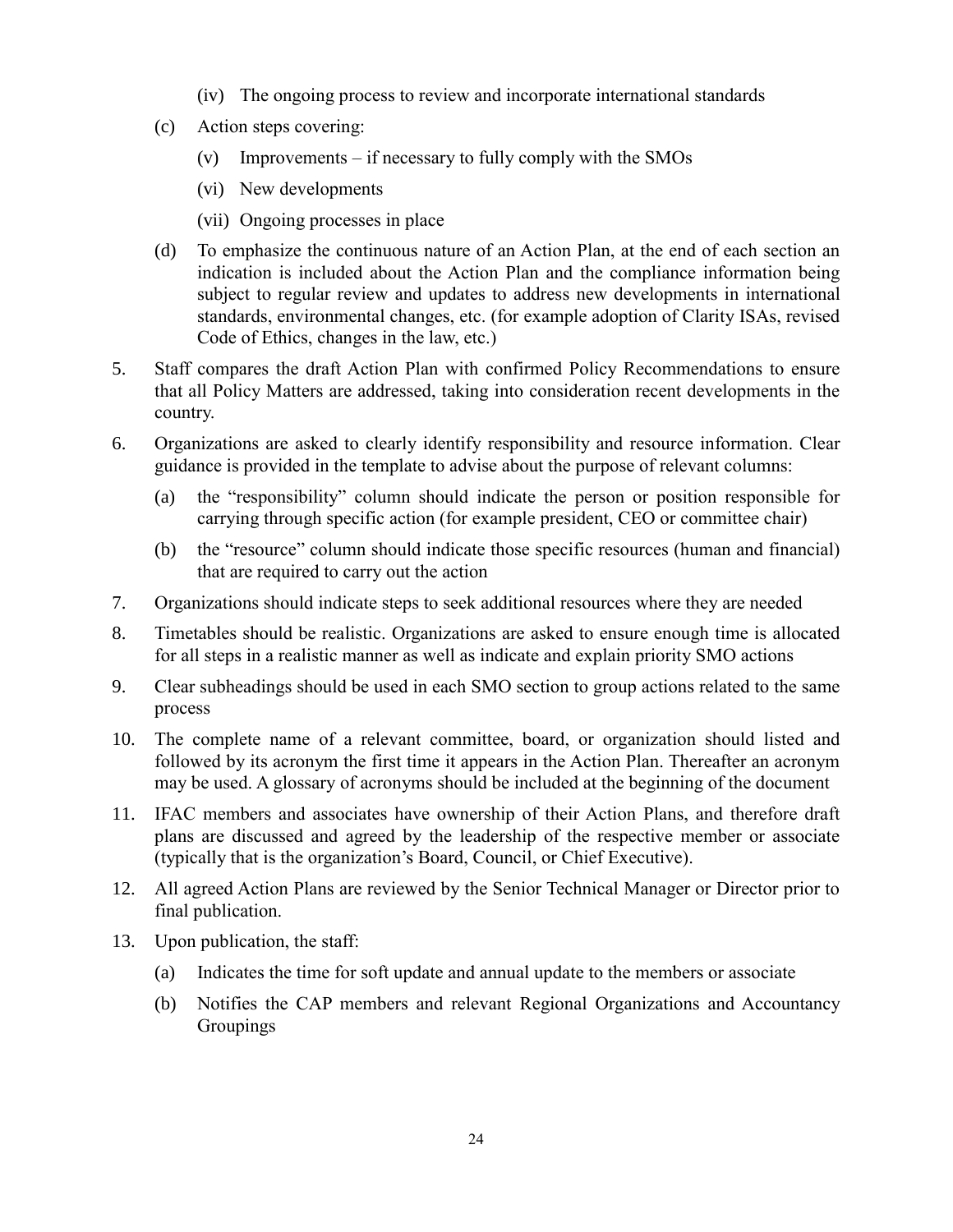### *CAP Involvement*

- 14. The CAP continues to review a small representative sample of draft Action Plans and draft annually updated Action Plans, and reviews only those final proposed Action Plans that may be particularly complex or sensitive
- 15. Any specific issues raised by the CAP in relation to a draft Action Plan are discussed with the member or associate
- 16. The staff regularly provides detailed Action Plan status updates to the CAP during the Panel meetings.

#### **Action Plan Progress Monitoring (as approved by the CAP in January 2009 with subsequent revisions agreed by the CAP)**

Action Plans are meant to be evergreen documents updated and revised as necessary to address new developments and challenges. To ensure that meaningful progress of planned action steps is being made, the CAP and Compliance staff agreed on the process for an annual update on Action Plans (resulting in republication on the IFAC website).

#### *Annual Update*

IFAC members and associates are responsible for providing annual updates on the published Action Plans. Updated Action Plans are republished on the IFAC website. The process for annual updates includes:

- 1. 3 months prior to the update deadline, Compliance staff sends out a reminder indicating that the Member Body or Associate has to prepare an annual Action Plan update.
- 2. Members and associates are asked to:
	- (a) Provide a brief overview of the progress to date by the update deadline; and
	- (b) Review, revise as necessary, and update the published Action Plan by the update deadline.
- 3. The update overview document would typically include description of:
	- (a) Whether the ongoing activities are being executed as designed (for example, operations of the QA review system, regular updates to the education syllabi & CPD courses, normal operations of the standard-setting committees or boards providing input to the national standard-setting process, operations of the investigation and disciplinary committee, etc).
	- (b) Any significant achievements, successes or particular challenges since the last publication or foreseen in the future. This includes any regulatory and/or other environmental changes that may impact the organization.
	- (c) If the planned actions were executed or they needed to be postponed / cancelled.
	- (d) If there are new developments or opportunities that the organization plans to address.
- 4. The Action Plan is updated for:
	- (a) Completed actions
	- (b) Revised timelines (if necessary); and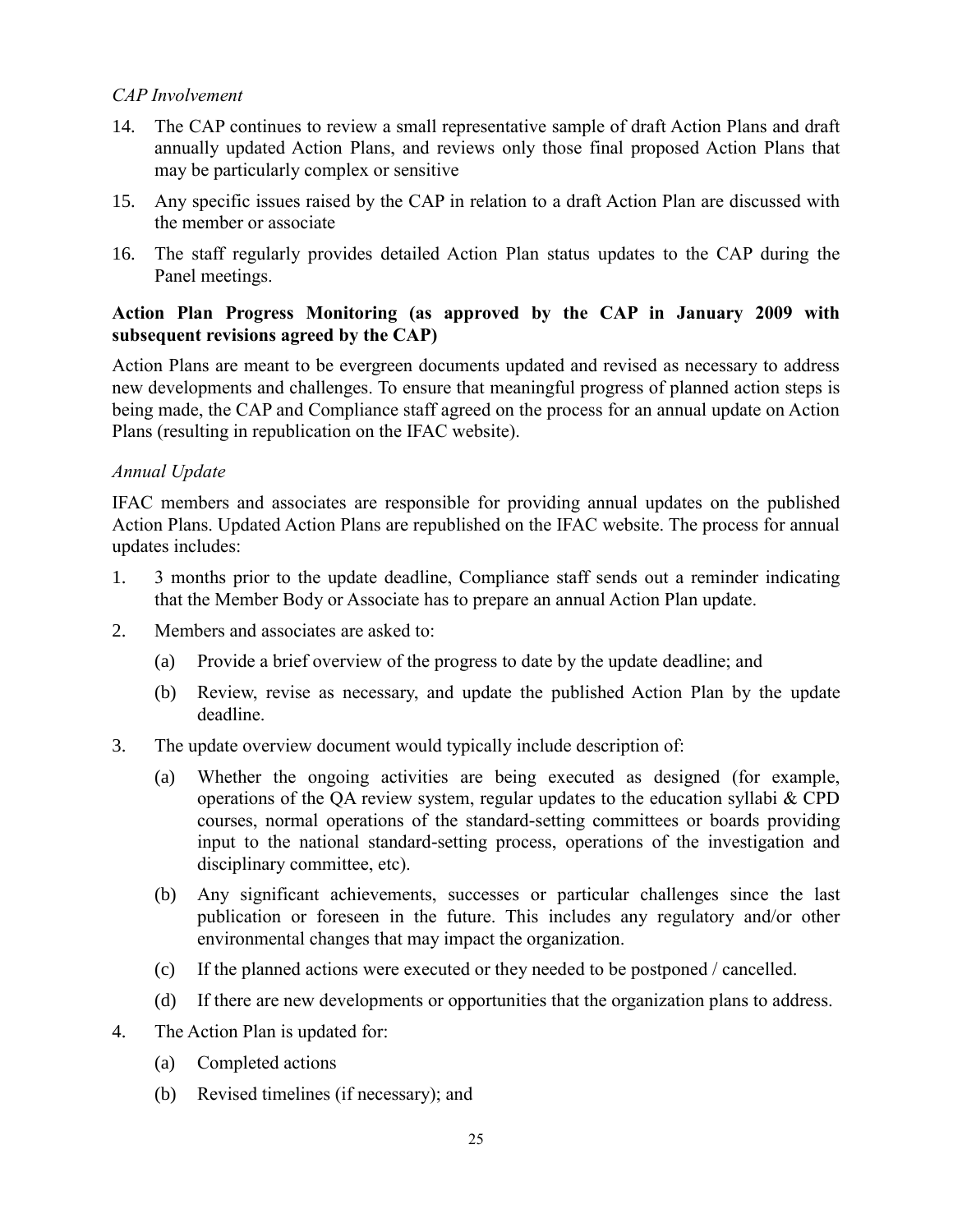- (c) New developments.
- 5. Upon receipt of the updated Action Plan the staff reviews it and works with the IFAC member or associate to finalize the document and republish it on the IFAC website. Conference calls with key representatives of the member or associate responsible for the Action Plan execution are often held with the Compliance staff as part of the process.
- 6. Based on the review of the update overview and the updated plan, as well as discussions with the member or associate, the compliance staff prepares the Action Plan Progress Monitoring Note.
- 7. After the updated Action Plan is finalized, it is republished on the IFAC website.

### *Reporting to the CAP*

Action Plan Progress Monitoring Notes and information about delayed annual updates are submitted to the CAP as part of the Progress Monitoring Process.

#### **Enforcement Actions (as agreed by the CAP in January 2008 with subsequent revisions agreed by the CAP)**

With regards to organizations who fail to meaningfully participate in the IFAC Member Body Compliance program, the CAP and staff agreed on a set of guiding principles that were agreed with the IFAC Board.

#### *Action Plan Development Timelines*

- 1. Each stage of the initial development of the Action Plan is assigned a specific timeline:
	- (a) 3 months to agree Policy Recommendations
	- (b) 6 months to submit draft Action Plan (after the Policy recommendations are agreed)
- 2. Once published, Action Plans are updated every 12 months.
- 3. For each stage the CAP and staff will consider the need for suspension two months after the allocated timeframe has passed
- 4. As the primary objective of the Compliance Program is that of encouragement and improvement reasonable extensions may be granted if:
	- (a) Organizations maintain regular and open communication with the IFAC Staff;
	- (b) Valid reasons are communicated to the staff for not meeting the agreed timeframes; and/or evidence of some progress is submitted
- 5. Staff continuously monitors submission deadlines and proactively reaches out to members and associates to:
	- (a) Remind them of an approaching deadline
	- (b) If the deadline has passed contacts them by email, phone, or fax to understand the reasons for the delay
	- (c) The staff seeks assistance of the relevant Regional Organization and/or Accountancy Grouping to reach out to the non-respondent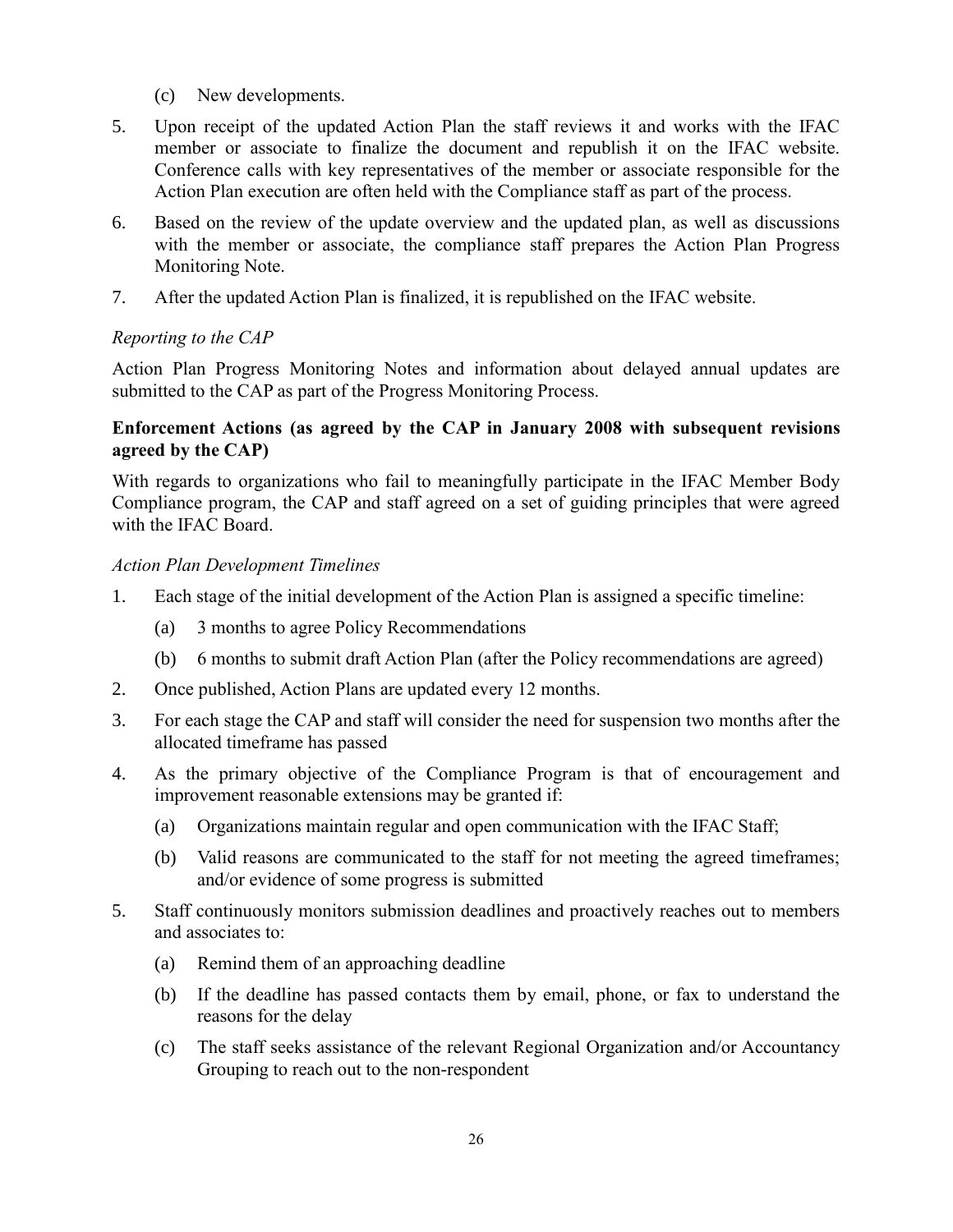#### *Suspension Considerations*

- 6. If no meaningful response is received within two months of the deadline, staff communicates the possibility of consideration for suspension from IFAC membership to the member or associate
- 7. CAP is advised of possible suspension
- 8. No earlier than two months after the deadline, if no meaningful communication is received, an official suspension warning letter is sent by the Director, Quality and Member Relations (QMR) – via email and in hard copy via courier –to advise non-respondent that:
	- (a) They failed to meet the allocated timeframe and have not provided any reasonable explanation for not meeting the deadline
	- (b) Suspension recommendation will be made to the next IFAC Board meeting
	- (c) The member or associate can avoid suspension by contacting the Compliance staff and providing a meaningful explanation of delay and/or evidence of progress made prior to the Board meeting that will consider the suspension recommendation
- 9. If no meaningful response is received, the Board considers suspension recommendation
- 10. If suspension is approved by the Board, the Director, QMR in an official letter advises the relevant member or associate about:
	- (a) The fact of suspension for failure to participate in the Member Body Compliance Program
	- (b) Steps that the suspended body needs to take to remove the suspension.

#### *Expulsion consideration*

- 11. According to the IFAC By-Laws members and associates are given at least 9 months to cure the suspension. During the suspension period:
	- (a) The staff proactively reaches out the non-respondent including seeking assistance from relevant RO or AG and other contacts that can assist in reaching out to the member or associate in question
	- (b) The CAP and staff considers whether expulsion recommendations should be made to the IFAC Board where the suspended body remains unresponsive
	- (c) The non-respondent is officially advised about the possibility of expulsion
	- (d) Expulsion recommendation is considered by the Board
	- (e) If approved, the Board makes expulsion recommendation to the IFAC Council
	- (f) The non-respondent is officially advised about expulsion recommendation being forwarded to the IFAC Council
	- (g) If no meaningful response is received, the Council considers the expulsion recommendation.
- 12. If the Council approves expulsion recommendation, relevant IFAC Constitution and By-Laws provisions apply.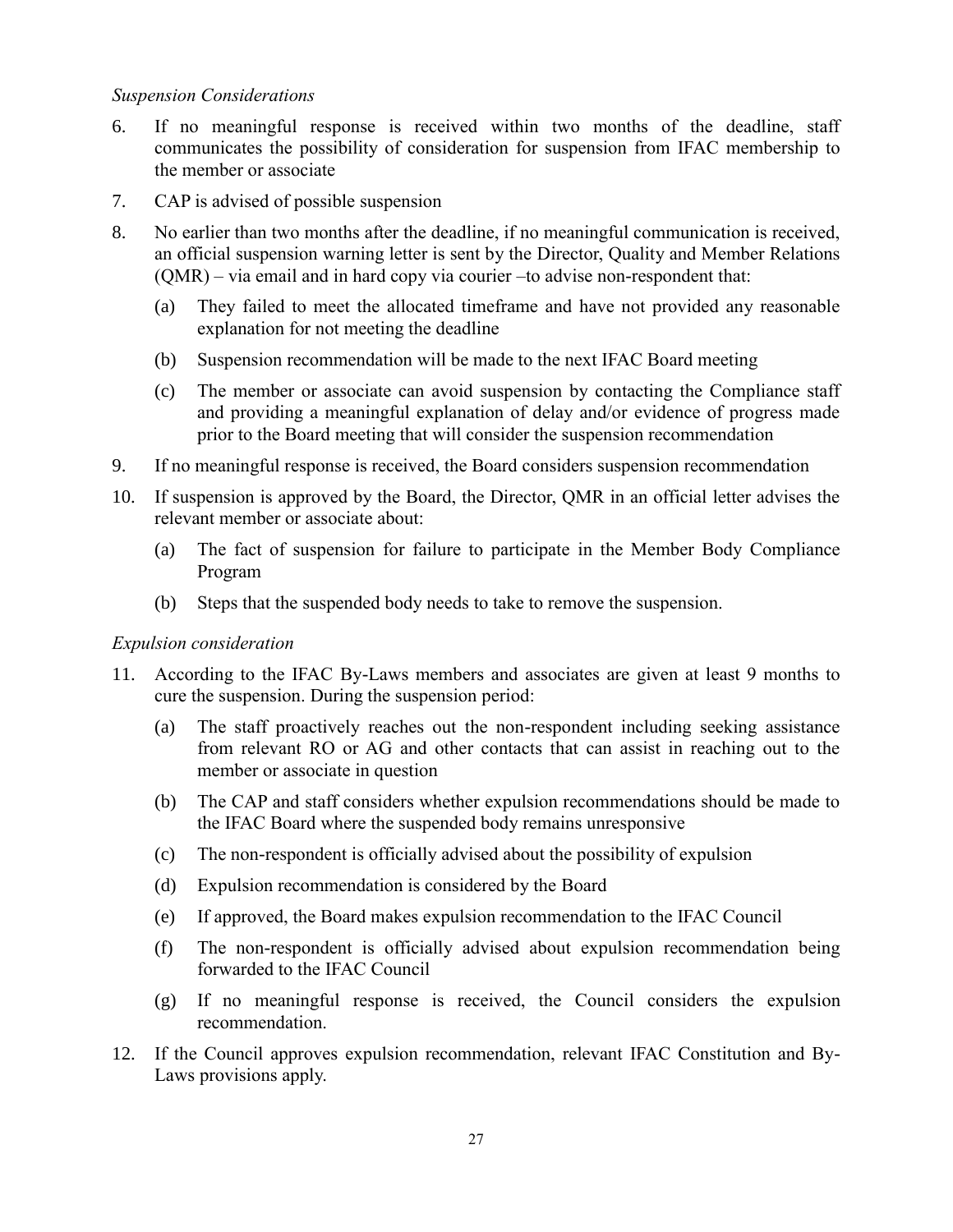13. Organization is advised about the expulsion from IFAC membership in an official letter and is encouraged to contact the Developing Nations Committee who can provide guidance and facilitate assistance in required developments.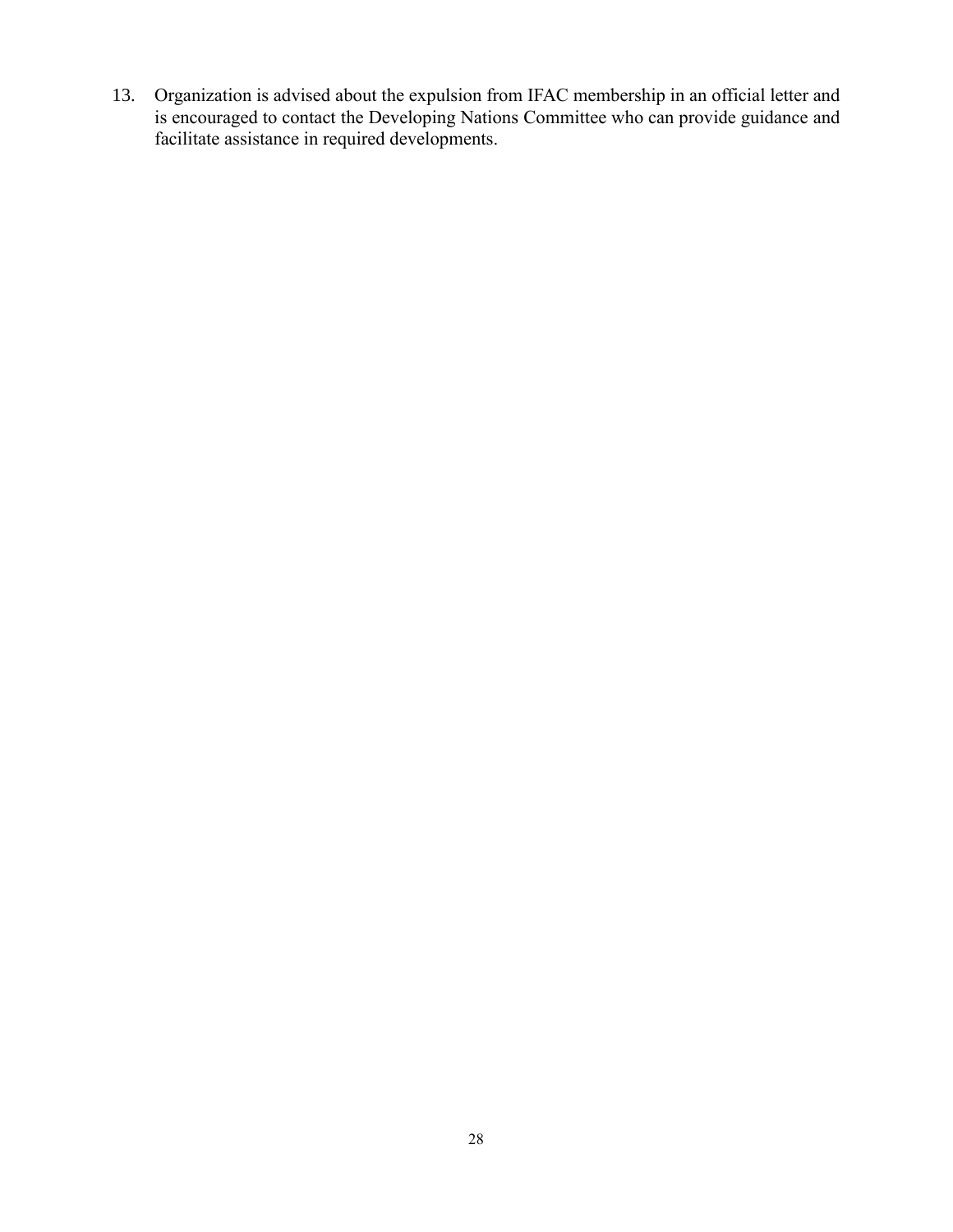#### **Appendix 5**

#### **Strategy and Work Plan Relational Chart**



To develop and strengthen Professional Accountancy Organizations (PAOs) so that they may fully contribute to effective financial management, high quality financial reporting, financial stability, overall economic growth and social progress.

#### **MISSION**

The PAODC exists to support the development and strengthening of Professional Accountancy Organizations (PAOs) around the world so that they may act as 'Centers of Excellence' for their individual countries and regions.

#### **STRATEGIC GOAL/OBJECTIVE #1**

<span id="page-28-0"></span>Develop the capacity of the accountancy profession to produce high quality financial information and sound financial management systems capable of supporting financial stability, economic growth and social progress.

#### **STRATEGIC GOAL/OBJECTIVE #2**

Increase awareness building and knowledge sharing regarding international standards adoption and implementation as well as the important role which IFAC, its individual country and regional PAOs play in international development.

#### **STRATEGIC GOAL/OBJECTIVE #3** Engage and deepen development partnerships with the international donor community, regional organizations, and public / private sector stakeholders so as to share resources/knowledge/experience and deliver assistance, guidance and support in an efficient/effective manner.

**STRATEGIC INITIATIVE A** PAODC Collaboration Initiative with IFAC **Board/Committees** PAODC will support all IFAC independent standard setting boards and committees and will increase collaboration and communication to develop the capacity of the accountancy profession.

#### **STRATEGIC INITIATIVE B**

**ADVANCE - Mentoring Facilitation Program** In order to support the design and delivery of successful PAO mentoring as well as to encourage more PAOs to participate in this activity, the PAODC will work through a this Program to increase the quality and number of PAO mentoring relationships.

#### **STRATEGIC INITIATIVE B**

**ADVANCE - Ambassador Program** This program will identify individuals with deep knowledge of the committee and IFAC, experience in the development and establishment of PAOs, and the ability to represent the PAODC and its interests to third parties as Ambassadors of the PAODC.

#### **STRATEGIC INITIATIVE C**

Comprehensive Integrated Communications Initiative In recognition of the need to improve PAODC communications, the PAODC will work with the IFAC Communications Department to develop a comprehensive integrated communications initiative which will complement the PAODC strategy.

#### **STRATEGIC INITIATIVE B**

**ADVANCE - Regional Strategic Development Program** This program will encourage knowledge sharing between regional organizations, regional organizations participation in PAODC meetings and communication between the PAODC and regional organizations.

#### **STRATEGIC INITIATIVE B**

ADVANCE - International Organization Collaboration Program

Program will work with to identify opportunities to work with multi-lateral and bi-lateral donor organizations. This program will work to raise awareness of the importance of accountancy in overall social and economic development.